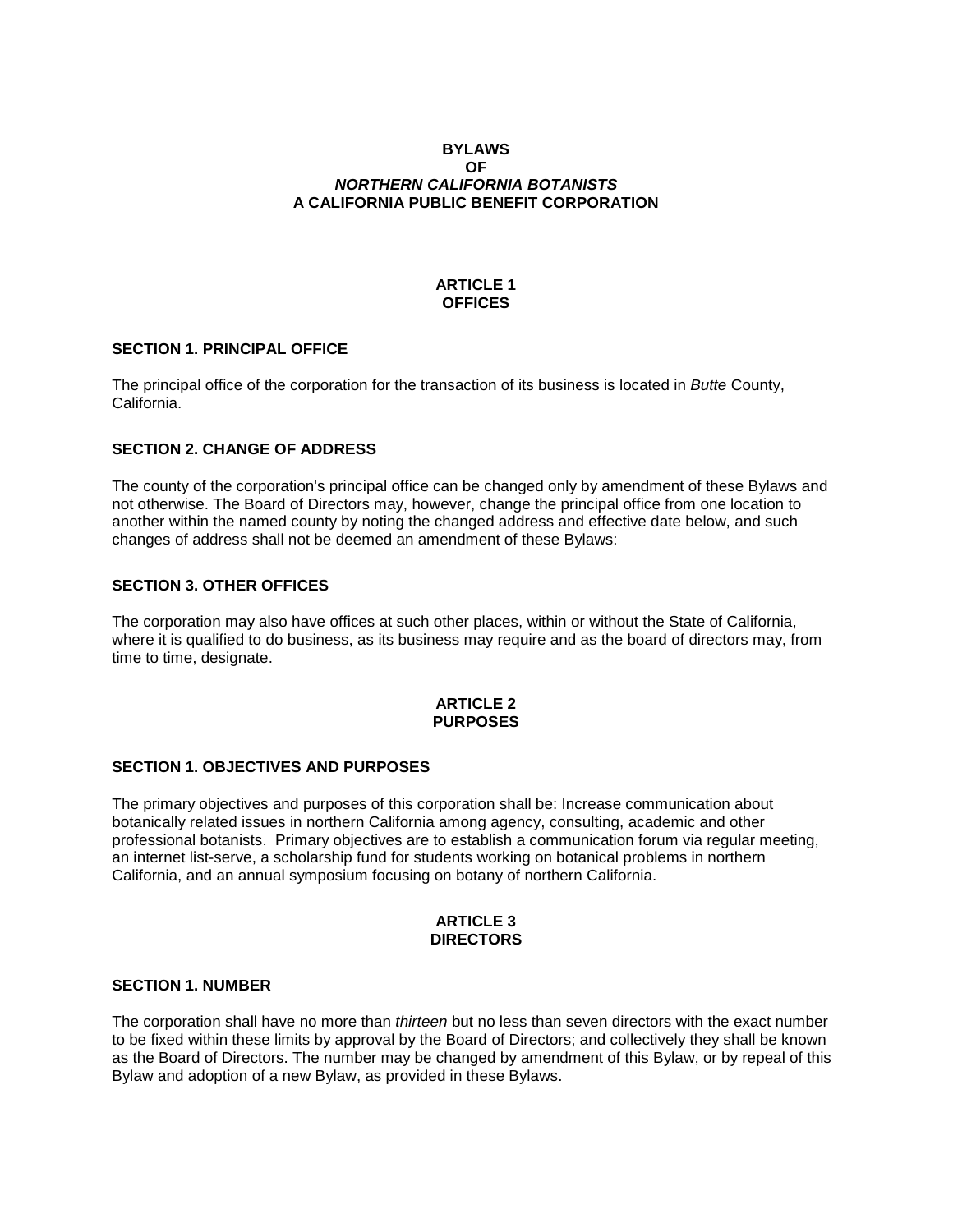All officers will be on the Board of Directors. Officers include, President, Vice President, Secretary, and Treasurer. All other Directors will be referred to as Directors-at-Large.

### **SECTION 2. POWERS**

Subject to the provisions of the California Nonprofit Public Benefit Corporation law and any limitations in the Articles of Incorporation and Bylaws relating to action required or permitted to be taken or approved by the members, if any, of this corporation, the activities and affairs of this corporation shall be conducted and all corporate powers shall be exercised by or under the direction of the Board of Directors.

### **SECTION 3. DUTIES**

It shall be the duty of the directors to:

(a) Perform any and all duties imposed on them collectively or individually by law, by the Articles of Incorporation of this corporation, or by these Bylaws;

(b) Appoint and remove, employ and discharge, and, except as otherwise provided in these Bylaws, prescribe the duties and fix the compensation, if any, of all officers, agents and employees of the corporation;

(c) Supervise all officers, agents and employees of the corporation to assure that their duties are performed properly;

(d) Meet at such times and places as required by these Bylaws;

(e) Register their addresses with the Secretary of the corporation and notices of meetings mailed or telegraphed to them at such addresses shall be valid notices thereof.

#### **SECTION 4. TERMS OF OFFICE**

Each director shall hold office until the next annual meeting for election of the Board of Directors as specified in these Bylaws, and until his or her successor is elected and qualifies.

### **SECTION 5. COMPENSATION**

Directors shall serve without compensation. They shall be allowed reasonable advancement or reimbursement of expenses incurred in the performance of their regular duties as specified in Section 3 of this Article. Directors may not be compensated for rendering services to the corporation in any capacity other than director unless such other compensation is reasonable and is allowable under the provisions of Section 6 of this Article.

### **SECTION 6. RESTRICTION REGARDING INTERESTED DIRECTORS**

Notwithstanding any other provision of these Bylaws, not more than forty-nine percent (49%) of the persons serving on the board may be interested persons. For purposes of this Section, "interested persons" means either: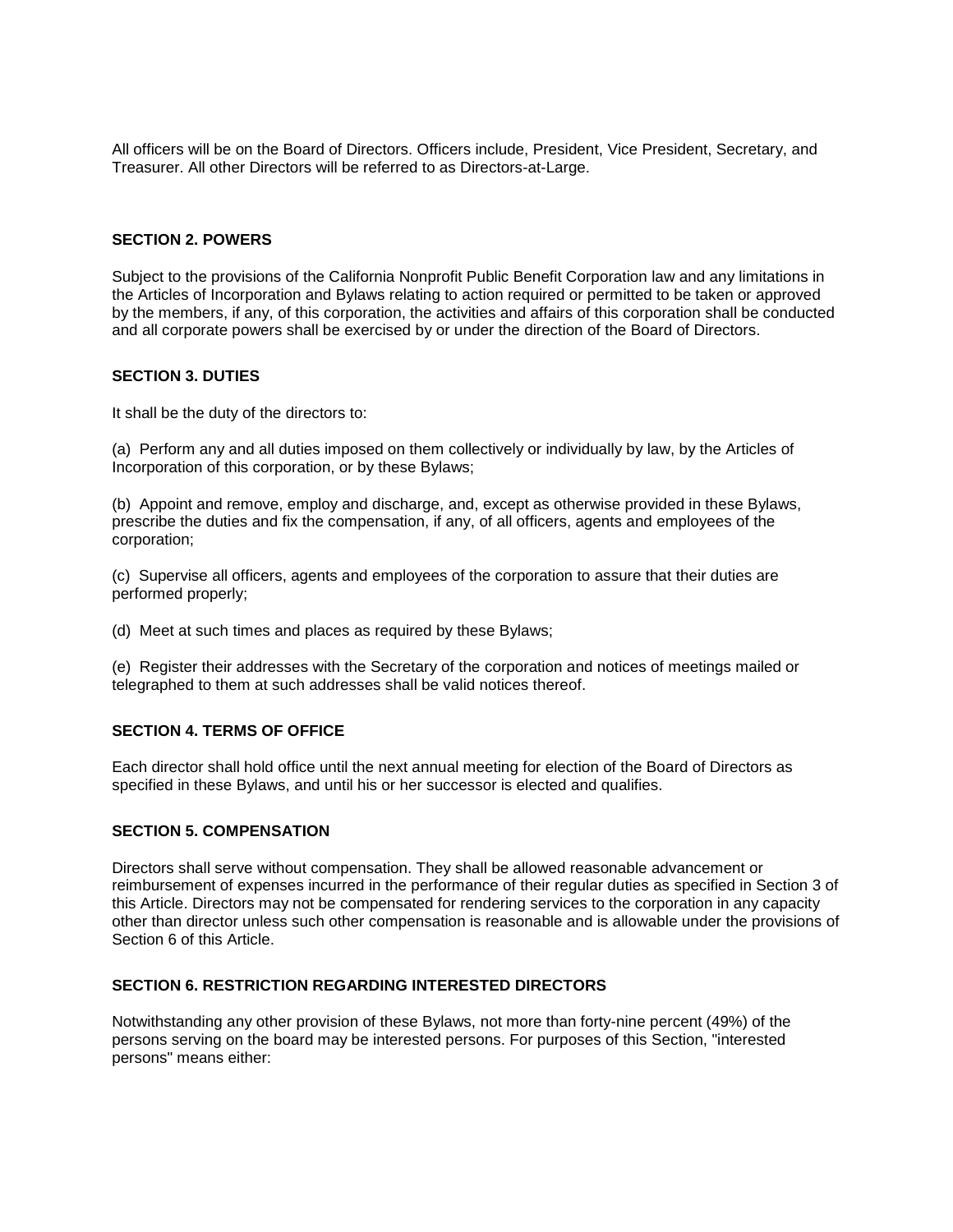(a) Any person currently being compensated by the corporation for services rendered it within the previous twelve (12) months, whether as a full- or part-time officer or other employee, independent contractor, or otherwise, excluding any reasonable compensation paid to a director as director; or

(b) Any brother, sister, ancestor, descendant, spouse, brother-in-law, sister-in-law, son-in-law, daughterin-law, mother-in-law, or father-in-law of any such person.

#### **SECTION 7. PLACE OF MEETINGS**

Meetings shall be held at the principal office of the corporation unless otherwise provided by the board or at such place within or without the State of California which has been designated from time to time by resolution of the Board of Directors. In the absence of such designation, any meeting not held at the principal office of the corporation shall be valid only if held on the written consent of all directors given either before or after the meeting and filed with the Secretary of the corporation or after all board members have been given written notice of the meeting as hereinafter provided for special meetings of the board.

Any meeting, regular or special, may be held by conference telephone, electronic video screen communication, or other communications equipment. Participation in a meeting through use of conference telephone constitutes presence in person at that meeting so long as all directors participating in the meeting are able to hear one another. Participation in a meeting through use of electronic video screen communication or other communications equipment (other than conference telephone) constitutes presence in person at that meeting if all of the following apply:

a). Each director participating in the meeting can communicate with all of the other directors concurrently;

b) Each director is to provide the means of participating in all matters before the board, including, without limitation, the capacity to propose, or to interpose an objection to, a specific action to be taken by the corporation;

c) The corporation adopts and implements some means of verifying 1) that all persons participating in the meeting are directors of the corporation or are otherwise entitled to participate in the meeting, and 2) that all actions of, or votes by, the board are taken and cast only by directors and not by persons who are not directors.

#### **SECTION 8. REGULAR AND ANNUAL MEETINGS**

Regular meetings of Directors shall be held at least once a year, on a date agreed upon by the Board of Directors.

If this corporation makes no provision for members, then, at the annual meeting of directors held in February, directors shall be elected by the Board of Directors in accordance with this section. Cumulative voting by directors for the election of directors shall not be permitted. The candidates receiving the highest number of votes up to the number of directors to be elected shall be elected. Each director shall cast one vote, with voting being by ballot or hand count only. The annual financial report shall be distributed at the annual winter meeting.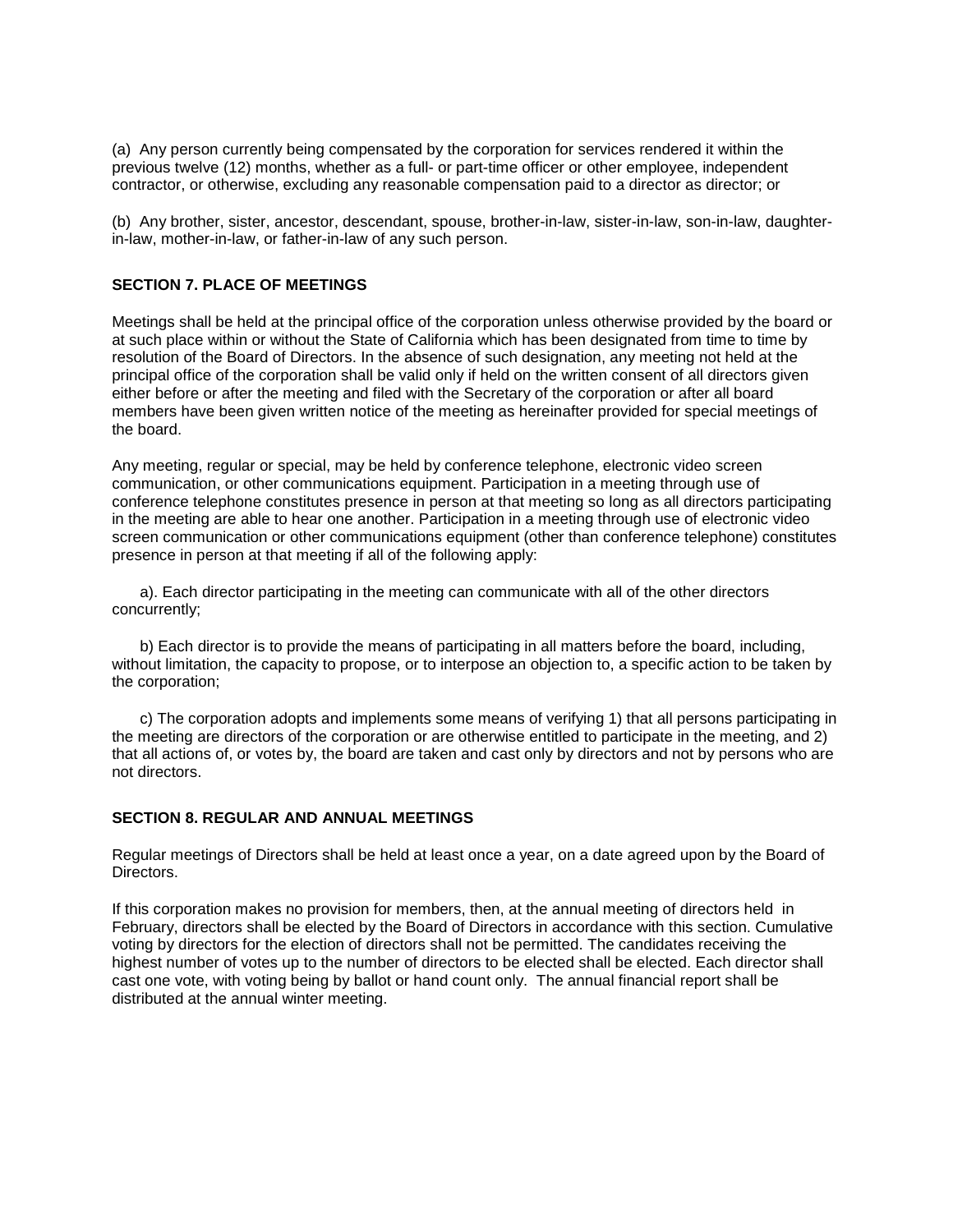### **SECTION 9. SPECIAL MEETINGS**

Special meetings of the Board of Directors may be called by the Chairperson of the board, the President, the Vice President, the Secretary, or by any two directors, and such meetings shall be held at the place, within or without the State of California, designated by the person or persons calling the meeting, and in the absence of such designation, at the principal office of the corporation.

### **SECTION 10. NOTICE OF MEETINGS**

Regular meetings of the board may be held without notice. Special meetings of the board shall be held upon four (4) days' notice by first-class mail or forty-eight (48) hours' notice delivered personally or by telephone or telegraph. If sent by mail or telegraph, the notice shall be deemed to be delivered on its deposit in the mails or on its delivery to the telegraph company. Such notices shall be addressed to each director at his or her address as shown on the books of the corporation. Notice of the time and place of holding an adjourned meeting need not be given to absent directors if the time and place of the adjourned meeting are fixed at the meeting adjourned and if such adjourned meeting is held no more than twentyfour (24) hours from the time of the original meeting. Notice shall be given of any adjourned regular or special meeting to directors absent from the original meeting if the adjourned meeting is held more than twenty-four (24) hours from the time of the original meeting.

### **SECTION 11. CONTENTS OF NOTICE**

Notice of meetings not herein dispensed with shall specify the place, day and hour of the meeting. The purpose of any board meeting need not be specified in the notice.

## **SECTION 12. WAIVER OF NOTICE AND CONSENT TO HOLDING MEETINGS**

The transactions of any meeting of the board, however called and noticed or wherever held, are as valid as though the meeting had been duly held after proper call and notice, provided a quorum, as hereinafter defined, is present and provided that either before or after the meeting each director not present signs a waiver of notice, a consent to holding the meeting, or an approval of the minutes thereof. All such waivers, consents, or approvals shall be filed with the corporate records or made a part of the minutes of the meeting.

#### **SECTION 13. QUORUM FOR MEETINGS**

A quorum shall consist of a simple majority of a quorum of the Board of Directors.

Except as otherwise provided in these Bylaws or in the Articles of Incorporation of this corporation, or by law, no business shall be considered by the board at any meeting at which a quorum, as hereinafter defined, is not present, and the only motion which the Chair shall entertain at such meeting is a motion to adjourn. However, a majority of the directors present at such meeting may adjourn from time to time until the time fixed for the next regular meeting of the board.

When a meeting is adjourned for lack of a quorum, it shall not be necessary to give any notice of the time and place of the adjourned meeting or of the business to be transacted at such meeting, other than by announcement at the meeting at which the adjournment is taken, except as provided in Section 10 of this Article.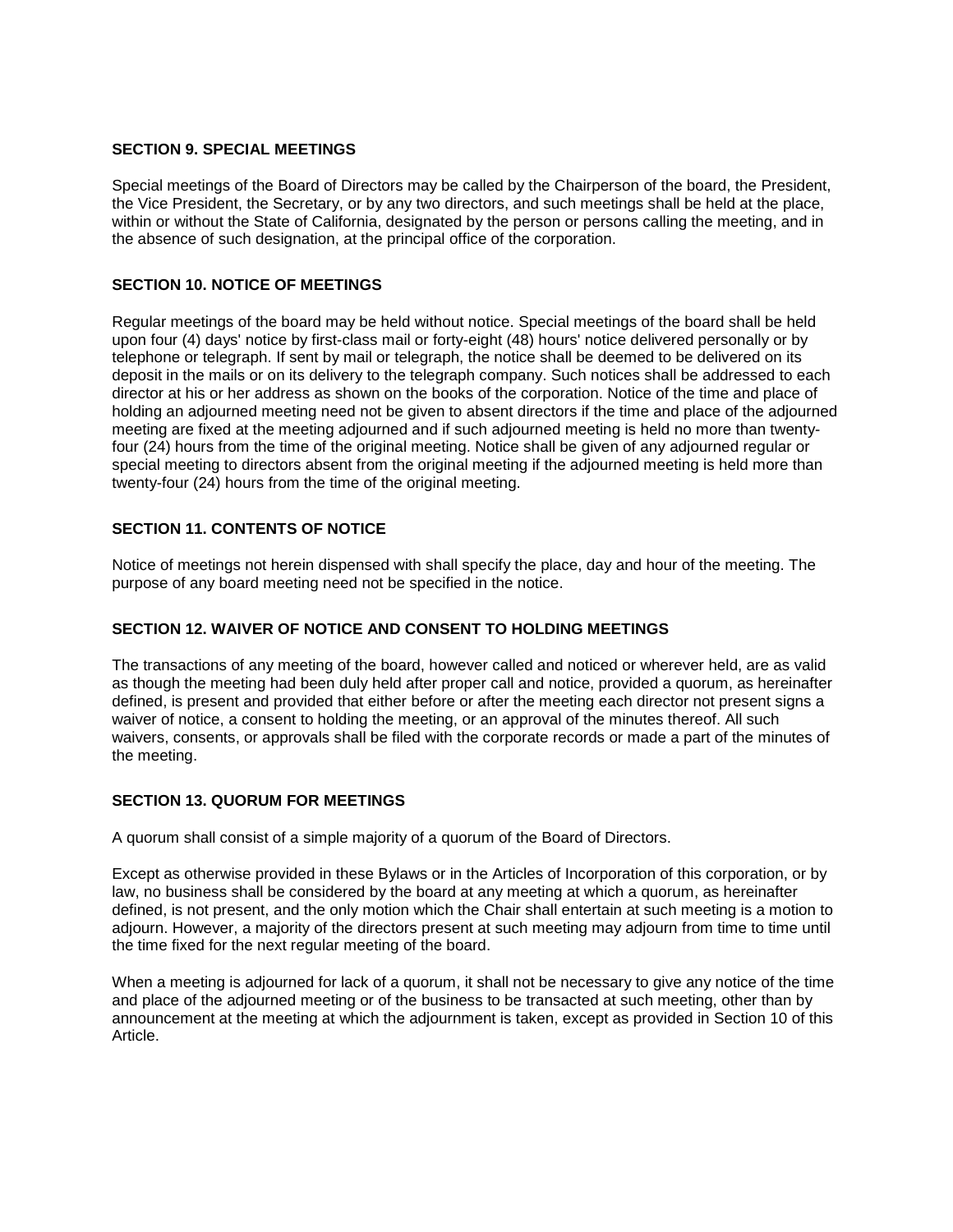The directors present at a duly called and held meeting at which a quorum is initially present may continue to do business notwithstanding the loss of a quorum at the meeting due to a withdrawal of directors from the meeting, provided that any action thereafter taken must be approved by at least a majority of the required quorum for such meeting or such greater percentage as may be required by law, or the Articles of Incorporation or Bylaws of this corporation.

### **SECTION 14. MAJORITY ACTION AS BOARD ACTION**

Every act or decision done or made by a majority of the directors present at a meeting duly held at which a quorum is present is the act of the Board of Directors, unless the Articles of Incorporation or Bylaws of this corporation, or provisions of the California Nonprofit Public Benefit Corporation Law, particularly those provisions relating to appointment of committees (Section 5212), approval of contracts or transactions in which a director has a material financial interest (Section 5233) and indemnification of directors (Section 5238e), require a greater percentage or different voting rules for approval of a matter by the board.

## **SECTION 15. CONDUCT OF MEETINGS**

Meetings of the Board of Directors shall be presided over by the Chairperson of the Board, or, if no such person has been so designated or, in his or her absence, the President of the corporation or, in his or her absence, by the Vice President of the corporation or, in the absence of each of these persons, by a Chairperson chosen by a majority of the directors present at the meeting. The Secretary of the corporation shall act as secretary of all meetings of the board, provided that, in his or her absence, the presiding officer shall appoint another person to act as Secretary of the Meeting.

Meetings shall be governed by approved procedures for conduct of the meetings, as such rules may be revised from time to time, insofar as such rules are not inconsistent with or in conflict with these Bylaws, with the Articles of Incorporation of this corporation, or with provisions of law.

#### **SECTION 16. ACTION BY UNANIMOUS WRITTEN CONSENT WITHOUT MEETING**

Any action required or permitted to be taken by the Board of Directors under any provision of law may be taken without a meeting, if all members of the board shall individually or collectively consent in writing to such action. For the purposes of this Section only, "all members of the board" shall not include any "interested director" as defined in Section 5233 of the California Nonprofit Public Benefit Corporation Law. Such written consent or consents shall be filed with the minutes of the proceedings of the board. Such action by written consent shall have the same force and effect as the unanimous vote of the directors. Any certificate or other document filed under any provision of law which relates to action so taken shall state that the action was taken by unanimous written consent of the Board of Directors without a meeting and that the Bylaws of this corporation authorize the directors to so act, and such statement shall be prima facie evidence of such authority.

#### **SECTION 17. VACANCIES**

Vacancies on the Board of Directors shall exist (1) on the death, resignation or removal of any director, and (2) whenever the number of authorized directors is increased.

The Board of Directors may declare vacant the office of a director who has been declared of unsound mind by a final order of court, or convicted of a felony, or been found by a final order or judgment of any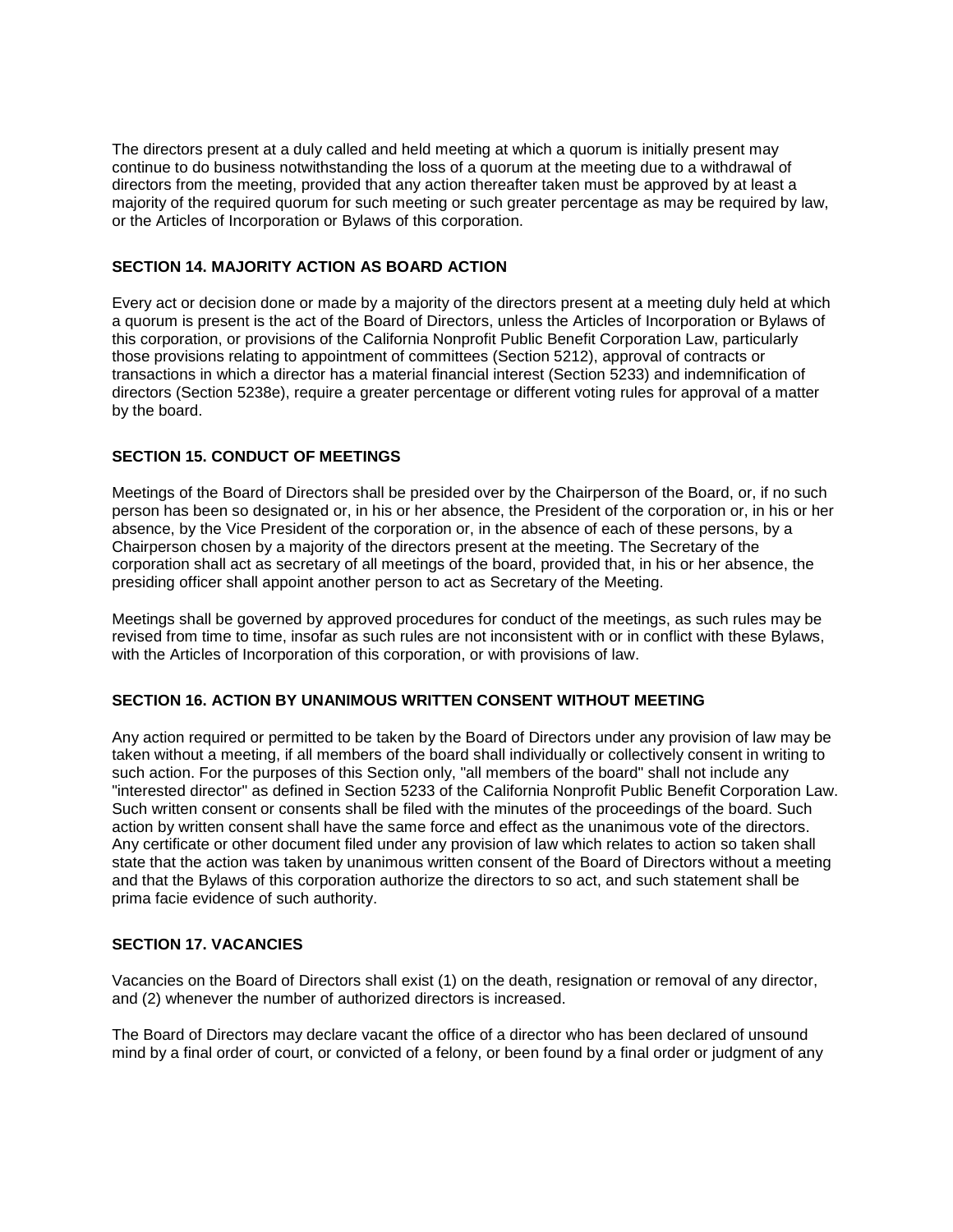court to have breached any duty under Section 5230 and following of the California Nonprofit Public Benefit Corporation Law.

If this corporation has any members, then, if the corporation has less than fifty (50) members, directors may be removed without cause by a majority of all members, or, if the corporation has fifty (50) or more members, by vote of a majority of the votes represented at a membership meeting at which a quorum is present.

If this corporation has no members, directors may be removed without cause by a majority of the directors then in office.

Any director may resign effective upon giving written notice to the Chairperson of the Board, the President, the Secretary, or the Board of Directors, unless the notice specifies a later time for the effectiveness of such resignation. No director may resign if the corporation would then be left without a duly elected director or directors in charge of its affairs, except upon notice to the Attorney General.

Vacancies on the board may be filled by approval of the board or, if the number of directors then in office is less than a quorum, by (1) the unanimous written consent of the directors then in office, (2) the affirmative vote of a majority of the directors then in office at a meeting held pursuant to notice or waivers of notice complying with this Article of these Bylaws, or (3) a sole remaining director. If this corporation has members, however, vacancies created by the removal of a director may be filled only by the approval of the members. The members, if any, of this corporation may elect a director at any time to fill any vacancy not filled by the directors.

A person elected to fill a vacancy as provided by this Section shall hold office until the next annual election of the Board of Directors or until his or her death, resignation or removal from office.

Directors shall be elected by a simple majority vote of ballots received by a specified date every three years.

#### **SECTION 18. NON-LIABILITY OF DIRECTORS**

The directors shall not be personally liable for the debts, liabilities, or other obligations of the corporation.

#### **SECTION 19. INDEMNIFICATION BY CORPORATION OF DIRECTORS, OFFICERS, EMPLOYEES AND OTHER AGENTS**

To the extent that a person who is, or was, a director, officer, employee or other agent of this corporation has been successful on the merits in defense of any civil, criminal, administrative or investigative proceeding brought to procure a judgment against such person by reason of the fact that he or she is, or was, an agent of the corporation, or has been successful in defense of any claim, issue or matter, therein, such person shall be indemnified against expenses actually and reasonably incurred by the person in connection with such proceeding.

If such person either settles any such claim or sustains a judgment against him or her, then indemnification against expenses, judgments, fines, settlements and other amounts reasonably incurred in connection with such proceedings shall be provided by this corporation but only to the extent allowed by, and in accordance with the requirements of, Section 5238 of the California Nonprofit Public Benefit Corporation Law.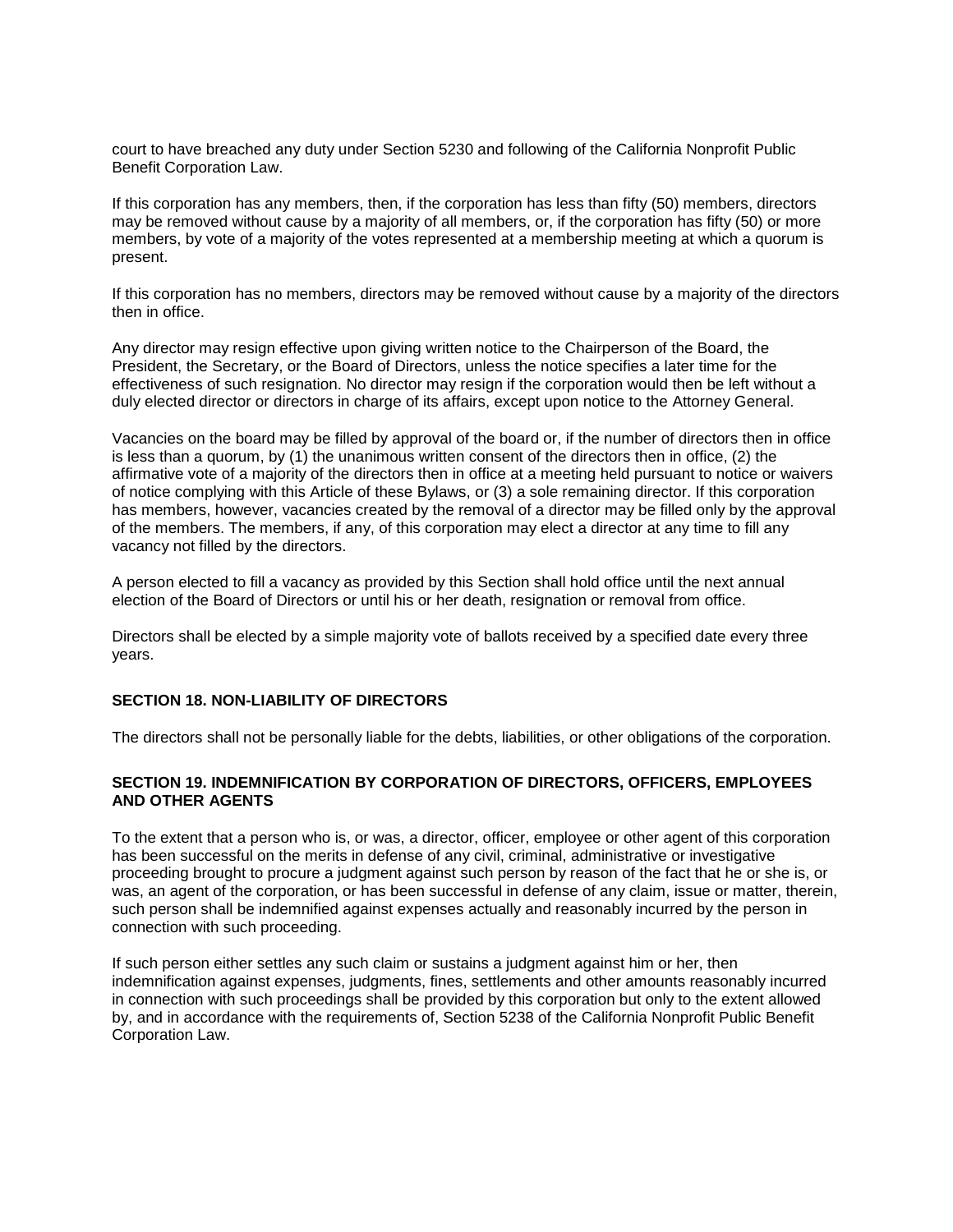## **SECTION 20. INSURANCE FOR CORPORATE AGENTS**

The Board of Directors may adopt a resolution authorizing the purchase and maintenance of insurance on behalf of any agent of the corporation (including a director, officer, employee or other agent of the corporation) against any liability other than for violating provisions of law relating to self-dealing (Section 5233 of the California Nonprofit Public Benefit Corporation Law) asserted against or incurred by the agent in such capacity or arising out of the agent's status as such, whether or not the corporation would have the power to indemnify the agent against such liability under the provisions of Section 5238 of the California Nonprofit Public Benefit Corporation Law.

### **ARTICLE 4 OFFICERS**

### **SECTION 1. NUMBER OF OFFICERS**

The officers of the corporation shall be a President, a Secretary, and a Chief Financial Officer who shall be designated the Treasurer*.* The corporation may also have, as determined by the Board of Directors, a Chairperson of the Board, one or more Vice Presidents, Assistant Secretaries, Assistant Treasurers, or other officers. Any number of offices may be held by the same person except that neither the Secretary nor the Treasurer may serve as the President or Chairperson of the Board.

The term of office for any director/officer position is three years.

The duties and responsibilities of the board shall be divided among the members of the Board of Directors.

#### **SECTION 2. QUALIFICATION, ELECTION, AND TERM OF OFFICE**

Any person may serve as officer of this corporation. Officers shall be elected by the Board of Directors, at any time, and each officer shall hold office until he or she resigns or is removed or is otherwise disqualified to serve, or until his or her successor shall be elected and qualified, whichever occurs first.

#### **SECTION 3. SUBORDINATE OFFICERS**

The Board of Directors may appoint such other officers or agents as it may deem desirable, and such officers shall serve such terms, have such authority, and perform such duties as may be prescribed from time to time by the Board of Directors.

#### **SECTION 4. REMOVAL AND RESIGNATION**

Any officer may be removed, either with or without cause, by the Board of Directors, at any time. Any officer may resign at any time by giving written notice to the Board of Directors or to the President or Secretary of the corporation. Any such resignation shall take effect at the date of receipt of such notice or at any later date specified therein, and, unless otherwise specified therein, the acceptance of such resignation shall not be necessary to make it effective. The above provisions of this Section shall be superseded by any conflicting terms of a contract which has been approved or ratified by the Board of Directors relating to the employment of any officer of the corporation.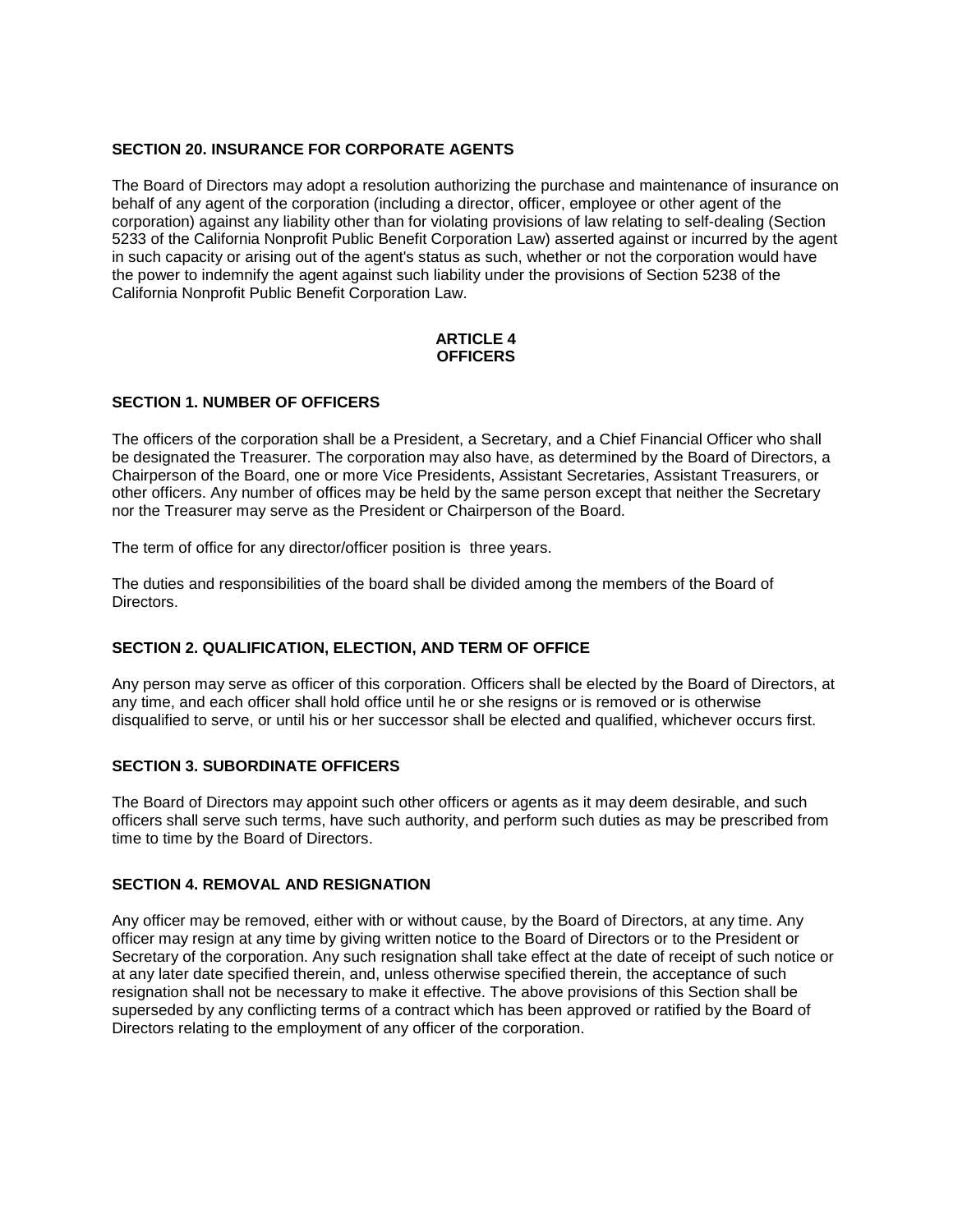#### **SECTION 5. VACANCIES**

Any vacancy caused by the death, resignation, removal, disqualification, or otherwise, of any officer shall be filled by the Board of Directors. In the event of a vacancy in any office other than that of President, such vacancy may be filled temporarily by appointment by the President until such time as the Board shall fill the vacancy. Vacancies occurring in offices of officers appointed at the discretion of the board may or may not be filled, as the board shall determine.

### **SECTION 6. DUTIES OF PRESIDENT**

The President shall be the chief executive officer of the corporation and shall, subject to the control of the Board of Directors, supervise and control the affairs of the corporation and the activities of the officers. He or she shall perform all duties incident to his or her office and such other duties as may be required by law, by the Articles of Incorporation of this corporation, or by these Bylaws, or which may be prescribed from time to time by the Board of Directors. Unless another person is specifically appointed as Chairperson of the Board of Directors, he or she shall preside at all meetings of the Board of Directors. If applicable, the President shall preside at all meetings of the members. Except as otherwise expressly provided by law, by the Articles of Incorporation, or by these Bylaws, he or she shall, in the name of the corporation, execute such deeds, mortgages, bonds, contracts, checks, or other instruments which may from time to time be authorized by the Board of Directors.

#### **SECTION 7. DUTIES OF VICE PRESIDENT**

In the absence of the President, or in the event of his or her inability or refusal to act, the Vice President shall perform all the duties of the President, and when so acting shall have all the powers of, and be subject to all the restrictions on, the President. The Vice President shall have other powers and perform such other duties as may be prescribed by law, by the Articles of Incorporation, or by these Bylaws, or as may be prescribed by the Board of Directors.

### **SECTION 8. DUTIES OF SECRETARY**

The Secretary shall:

Certify and keep at the principal office of the corporation the original, or a copy of these Bylaws as amended or otherwise altered to date.

Keep at the principal office of the corporation or at such other place as the board may determine, a book of minutes of all meetings of the directors, and, if applicable, meetings of committees of directors and of members, recording therein the time and place of holding, whether regular or special, how called, how notice thereof was given, the names of those present or represented at the meeting, and the proceedings thereof.

See that all notices are duly given in accordance with the provisions of these Bylaws or as required by law.

Be custodian of the records and of the seal of the corporation and see that the seal is affixed to all duly executed documents, the execution of which on behalf of the corporation under its seal is authorized by law or these Bylaws.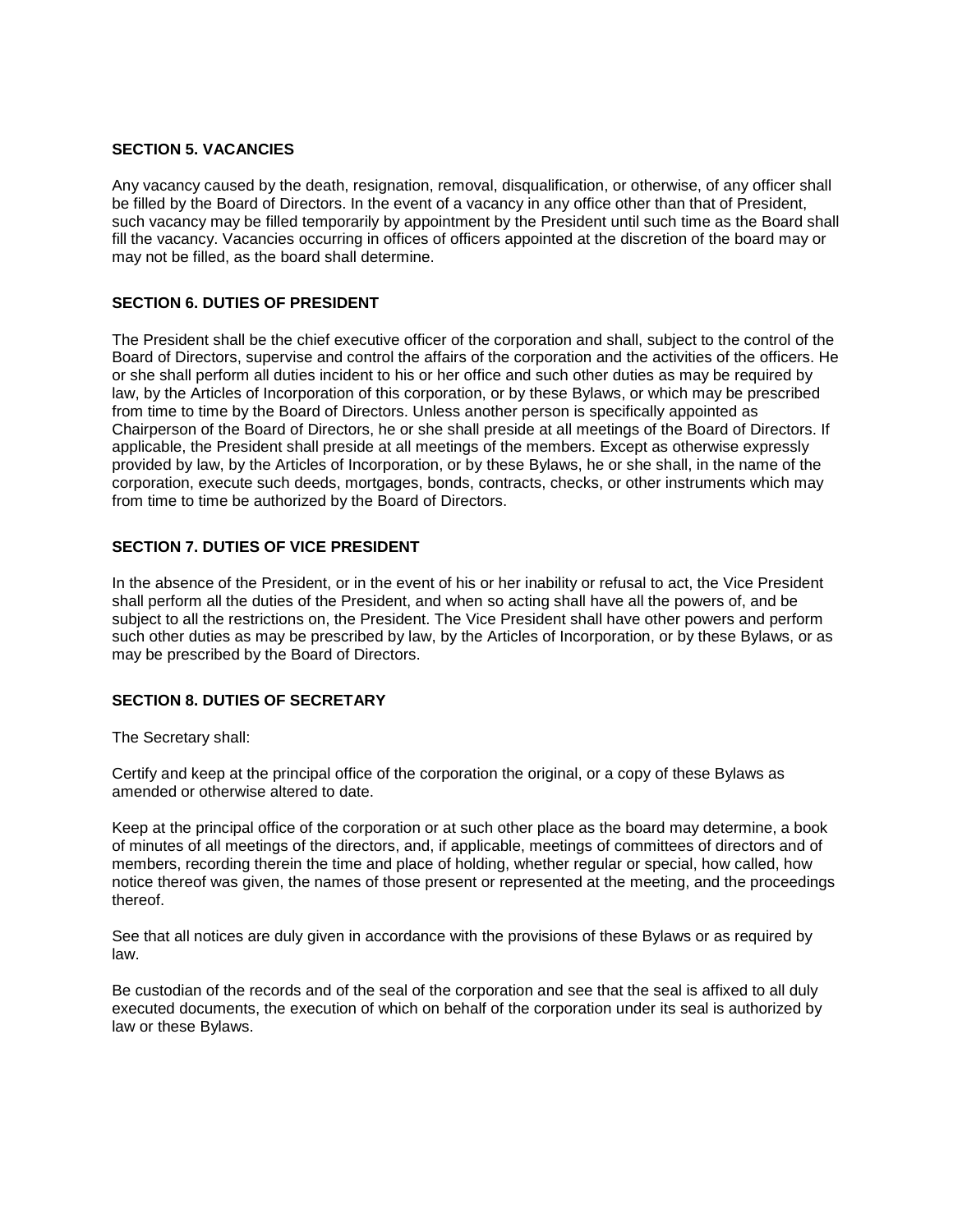Keep at the principal office of the corporation a membership book containing the name and address of each and any members, and, in the case where any membership has been terminated, he or she shall record such fact in the membership book together with the date on which such membership ceased.

Exhibit at all reasonable times to any director of the corporation, or to his or her agent or attorney, on request therefore, the Bylaws, the membership book, and the minutes of the proceedings of the directors of the corporation.

In general, perform all duties incident to the office of Secretary and such other duties as may be required by law, by the Articles of Incorporation of this corporation, or by these Bylaws, or which may be assigned to him or her from time to time by the Board of Directors.

#### **SECTION 9. DUTIES OF TREASURER**

Subject to the provisions of these Bylaws relating to the "Execution of Instruments, Deposits and Funds," the Treasurer shall:

Have charge and custody of, and be responsible for, all funds and securities of the corporation, and deposit all such funds in the name of the corporation in such banks, trust companies, or other depositories as shall be selected by the Board of Directors.

Receive, and give receipt for, monies due and payable to the corporation from any source whatsoever.

Disburse, or cause to be disbursed, the funds of the corporation as may be directed by the Board of Directors, taking proper vouchers for such disbursements.

Keep and maintain adequate and correct accounts of the corporation's properties and business transactions, including accounts of its assets, liabilities, receipts, disbursements, gains and losses.

Exhibit at all reasonable times the books of account and financial records to any director of the corporation, or to his or her agent or attorney, on request therefor.

Render to the President and directors, whenever requested, an account of any or all of his or her transactions as Treasurer and of the financial condition of the corporation.

Prepare, or cause to be prepared, and certify, or cause to be certified, the financial statements to be included in any required reports.

In general, perform all duties incident to the office of Treasurer and such other duties as may be required by law, by the Articles of Incorporation of the corporation, or by these Bylaws, or which may be assigned to him or her from time to time by the Board of Directors.

#### **SECTION 10. COMPENSATION**

The salaries of the officers, if any, shall be fixed from time to time by resolution of the Board of Directors, and no officer shall be prevented from receiving such salary by reason of the fact that he or she is also a director of the corporation, provided, however, that such compensation paid a director for serving as an officer of this corporation shall only be allowed if permitted under the provisions of Article 3, Section 6 of these Bylaws. In all cases, any salaries received by officers of this corporation shall be reasonable and given in return for services actually rendered for the corporation which relate to the performance of the charitable or public purposes of this corporation.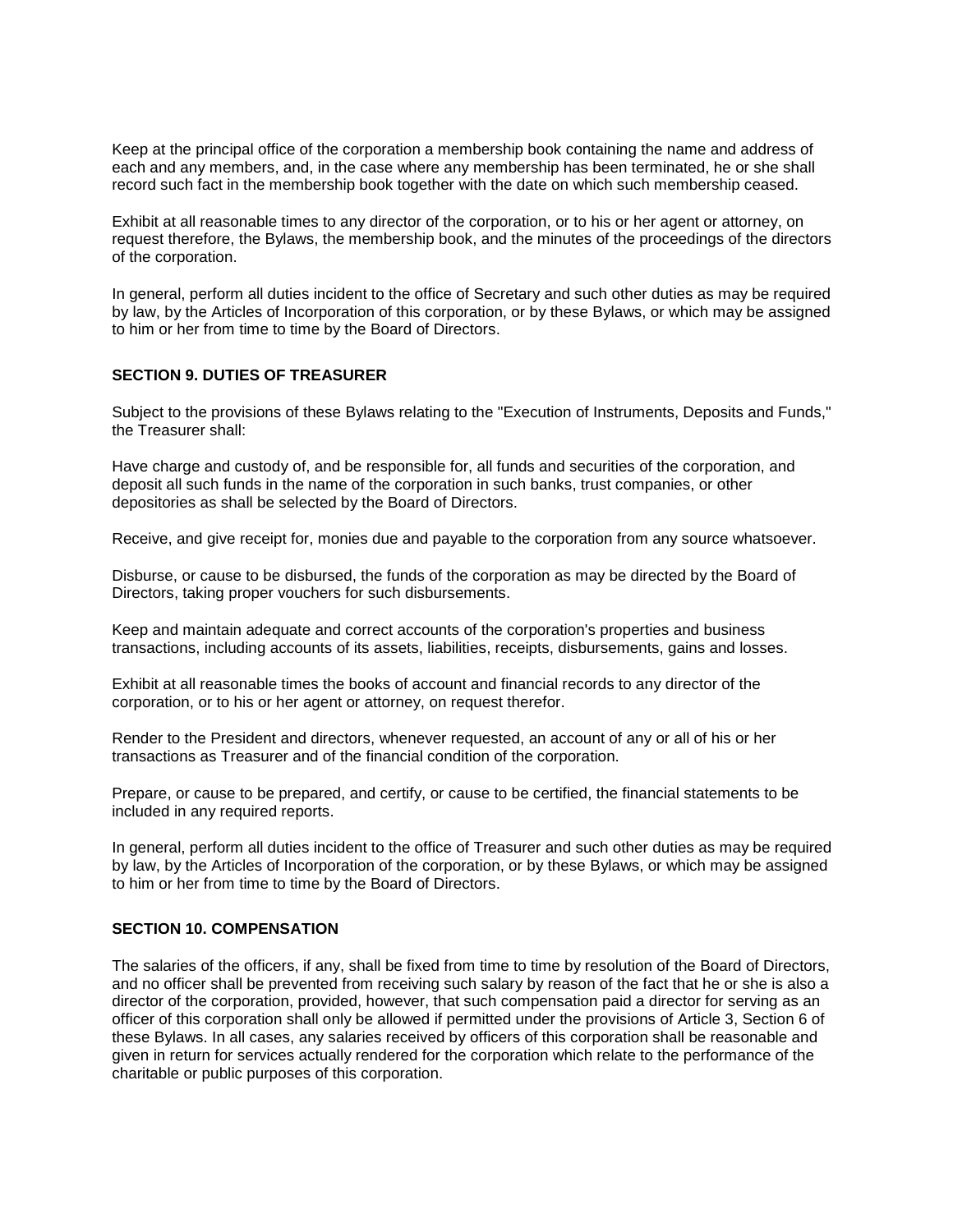## **ARTICLE 5 COMMITTEES**

#### **SECTION 1. EXECUTIVE COMMITTEE**

The Board of Directors may, by a majority vote of directors, designate two (2) or more of its members (who may also be serving as officers of this corporation) to constitute an Executive Committee and delegate to such Committee any of the powers and authority of the board in the management of the business and affairs of the corporation, except with respect to:

(a) The approval of any action which, under law or the provisions of these Bylaws, requires the approval of the members or of a majority of all of the members.

(b) The filling of vacancies on the board or on any committee which has the authority of the board.

(c) The fixing of compensation of the directors for serving on the board or on any committee.

(d) The amendment or repeal of Bylaws or the adoption of new Bylaws.

(e) The amendment or repeal or any resolution of the board which by its express terms is not so amendable or repealable.

(f) The appointment of committees of the board or the members thereof.

(g) The expenditure of corporate funds to support a nominee for director after there are more people nominated for director than can be elected.

(h) The approval of any transaction to which this corporation is a party and in which one or more of the directors has a material financial interest, except as expressly provided in Section 5233(d)(3) of the California Nonprofit Public Benefit Corporation Law.

By a majority vote of its members then in office, the board may at any time revoke or modify any or all of the authority so delegated, increase or decrease but not below two (2) the number of its members, and fill vacancies therein from the members of the board. The Committee shall keep regular minutes of its proceedings, cause them to be filed with the corporate records, and report the same to the board from time to time as the board may require.

#### **SECTION 2. OTHER COMMITTEES**

The corporation shall have such other committees as may from time to time be designated by resolution of the Board of Directors. Such other committees may consist of persons who are not also members of the board. These additional committees shall act in an advisory capacity only to the board and shall be clearly titled as "advisory" committees.

### **SECTION 3. MEETINGS AND ACTION OF COMMITTEES**

Meetings and action of committees shall be governed by, noticed, held and taken in accordance with the provisions of these Bylaws concerning meetings of the Board of Directors, with such changes in the context of such Bylaw provisions as are necessary to substitute the committee and its members for the Board of Directors and its members, except that the time for regular meetings of committees may be fixed by resolution of the Board of Directors or by the committee. The time for special meetings of committees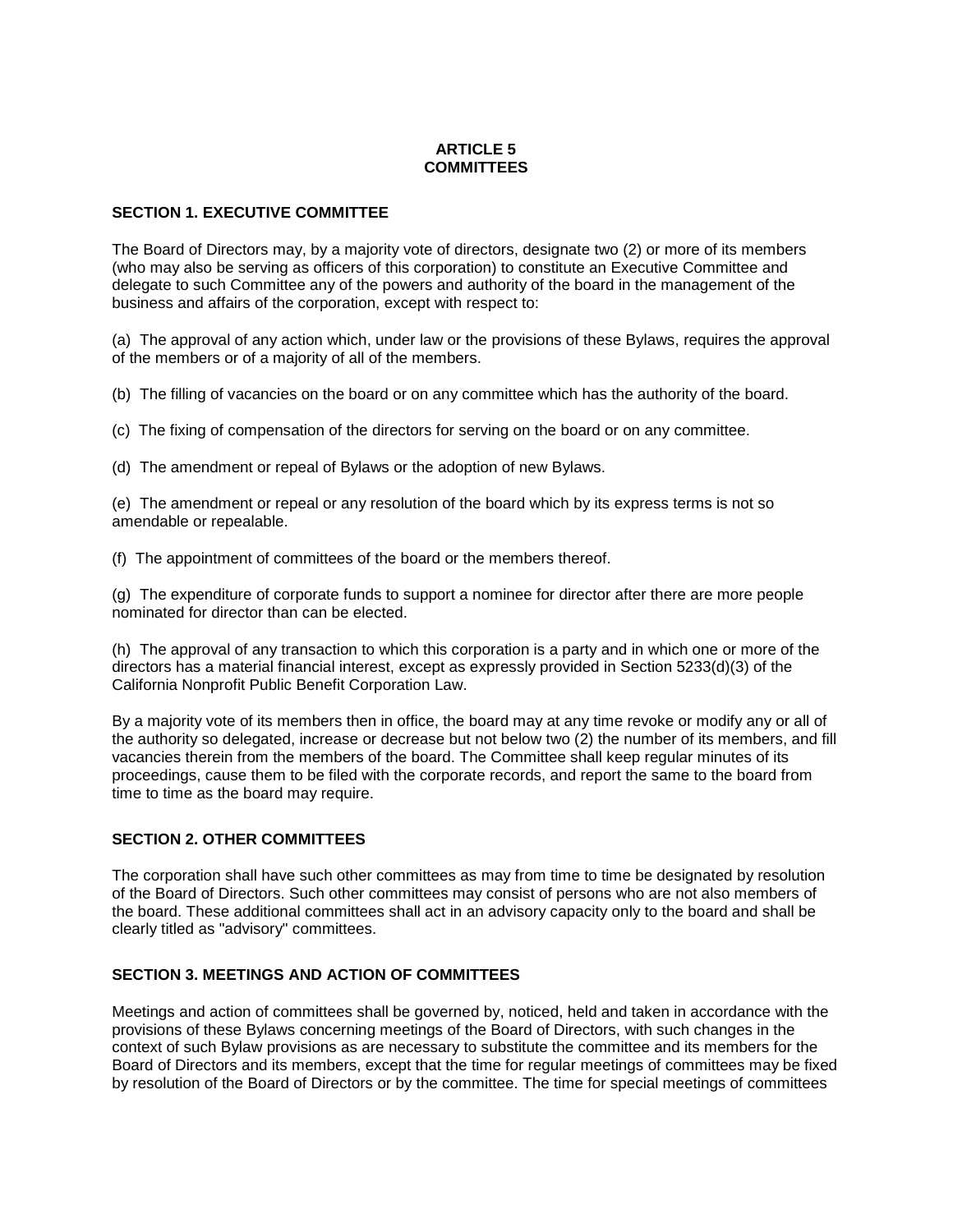may also be fixed by the Board of Directors. The Board of Directors may also adopt rules and regulations pertaining to the conduct of meetings of committees to the extent that such rules and regulations are not inconsistent with the provisions of these Bylaws.

#### **ARTICLE 6 EXECUTION OF INSTRUMENTS, DEPOSITS AND FUNDS**

## **SECTION 1. EXECUTION OF INSTRUMENTS**

The Board of Directors, except as otherwise provided in these Bylaws, may by resolution authorize any officer or agent of the corporation to enter into any contract or execute and deliver any instrument in the name of and on behalf of the corporation, and such authority may be general or confined to specific instances. Unless so authorized, no officer, agent, or employee shall have any power or authority to bind the corporation by any contract or engagement or to pledge its credit or to render it liable monetarily for any purpose or in any amount.

### **SECTION 2. CHECKS AND NOTES**

Except as otherwise specifically determined by resolution of the Board of Directors, or as otherwise required by law, checks, drafts, promissory notes, orders for the payment of money, and other evidence of indebtedness of the corporation shall be signed by the Treasurer and countersigned by the President of the corporation.

#### **SECTION 3. DEPOSITS**

All funds of the corporation shall be deposited from time to time to the credit of the corporation in such banks, trust companies, or other depositories as the Board of Directors may select.

#### **SECTION 4. GIFTS**

The Board of Directors may accept on behalf of the corporation any contribution, gift, bequest, or devise for the charitable or public purposes of this corporation.

#### **ARTICLE 7 CORPORATE RECORDS, REPORTS AND SEAL**

#### **SECTION 1. MAINTENANCE OF CORPORATE RECORDS**

The corporation shall keep at its principal office in the State of California:

(a) Minutes of all meetings of directors, committees of the board and, if this corporation has members, of all meetings of members, indicating the time and place of holding such meetings, whether regular or special, how called, the notice given, and the names of those present and the proceedings thereof;

(b) Adequate and correct books and records of account, including accounts of its properties and business transactions and accounts of its assets, liabilities, receipts, disbursements, gains and losses;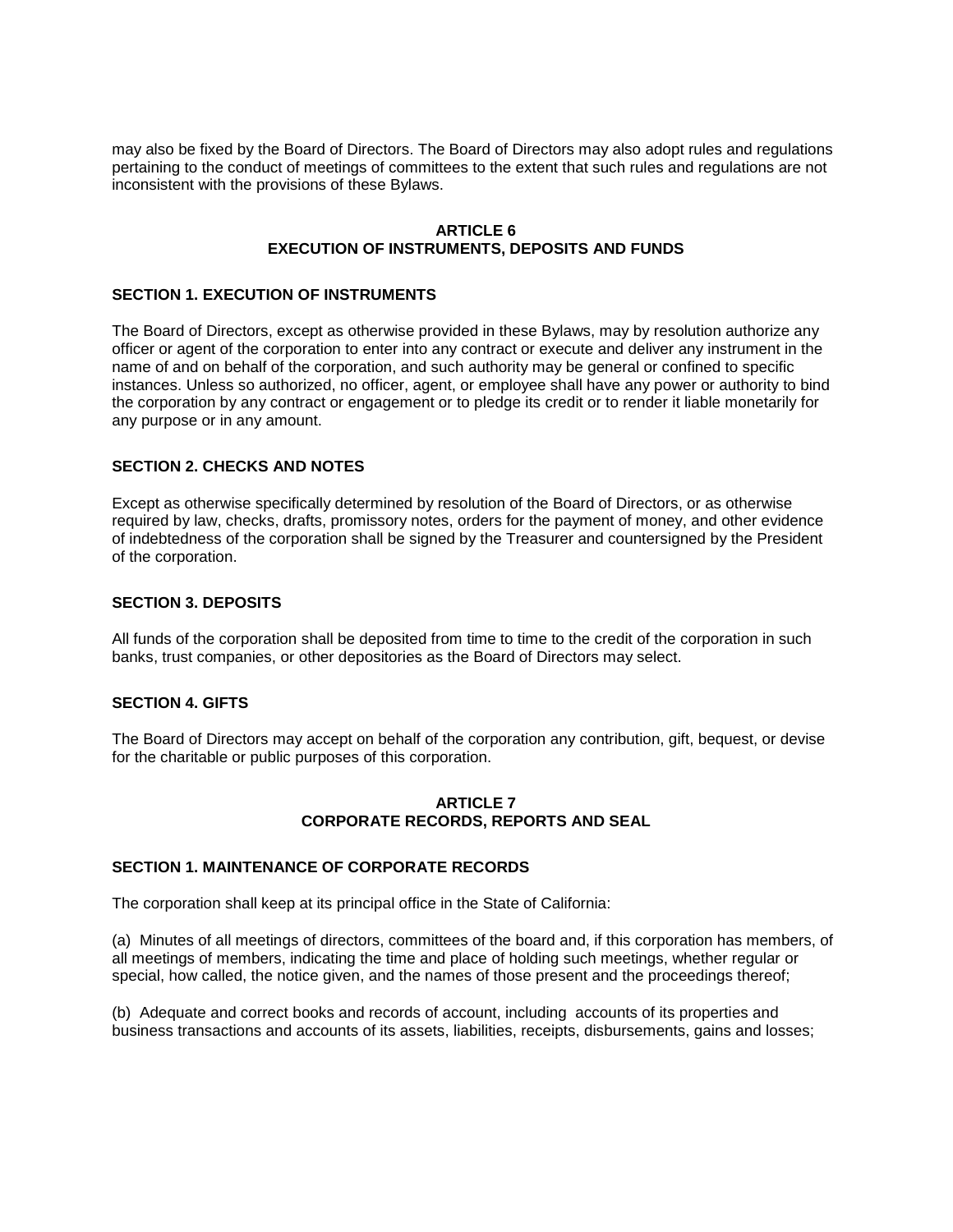(c) A record of its members, if any, indicating their names and addresses and, if applicable, the class of membership held by each member and the termination date of any membership;

(d) A copy of the corporation's Articles of Incorporation and Bylaws as amended to date, which shall be open to inspection by the members, if any, of the corporation at all reasonable times during office hours.

(e) A file containing the membership roster, by-laws, newsletters, minutes from board and general meetings, and records of receipts and disbursements will be kept in the principal office of the Northern California Botanists (Chico State University Herbarium).

#### **SECTION 2. CORPORATE SEAL**

The Board of Directors may adopt, use, and at will alter, a corporate seal. Such seal shall be kept at the principal office of the corporation. Failure to affix the seal to corporate instruments, however, shall not affect the validity of any such instrument.

## **SECTION 3. DIRECTORS' INSPECTION RIGHTS**

Every director shall have the absolute right at any reasonable time to inspect and copy all books, records and documents of every kind and to inspect the physical properties of the corporation.

### **SECTION 4. MEMBERS' INSPECTION RIGHTS**

If this corporation has any members, then each and every member shall have the following inspection rights, for a purpose reasonably related to such person's interest as a member:

(a) To inspect and copy the record of all members' names, addresses and voting rights, at reasonable times, upon five (5) business days' prior written demand on the corporation, which demand shall state the purpose for which the inspection rights are requested.

(b) To obtain from the Secretary of the corporation, upon written demand and payment of a reasonable charge, an alphabetized list of the names, addresses and voting rights of those members entitled to vote for the election of directors as of the most recent record date for which the list has been compiled or as of the date specified by the member subsequent to the date of demand. The demand shall state the purpose for which the list is requested. The membership list shall be made available on or before the later of ten (10) business days after the demand is received or after the date specified therein as of which the list is to be compiled.

(c) To inspect at any reasonable time the books, records, or minutes of proceedings of the members or of the board or committees of the board, upon written demand on the corporation by the member, for a purpose reasonably related to such person's interests as a member.

#### **SECTION 5. RIGHT TO COPY AND MAKE EXTRACTS**

Any inspection under the provisions of this Article may be made in person or by agent or attorney and the right to inspection includes the right to copy and make extracts.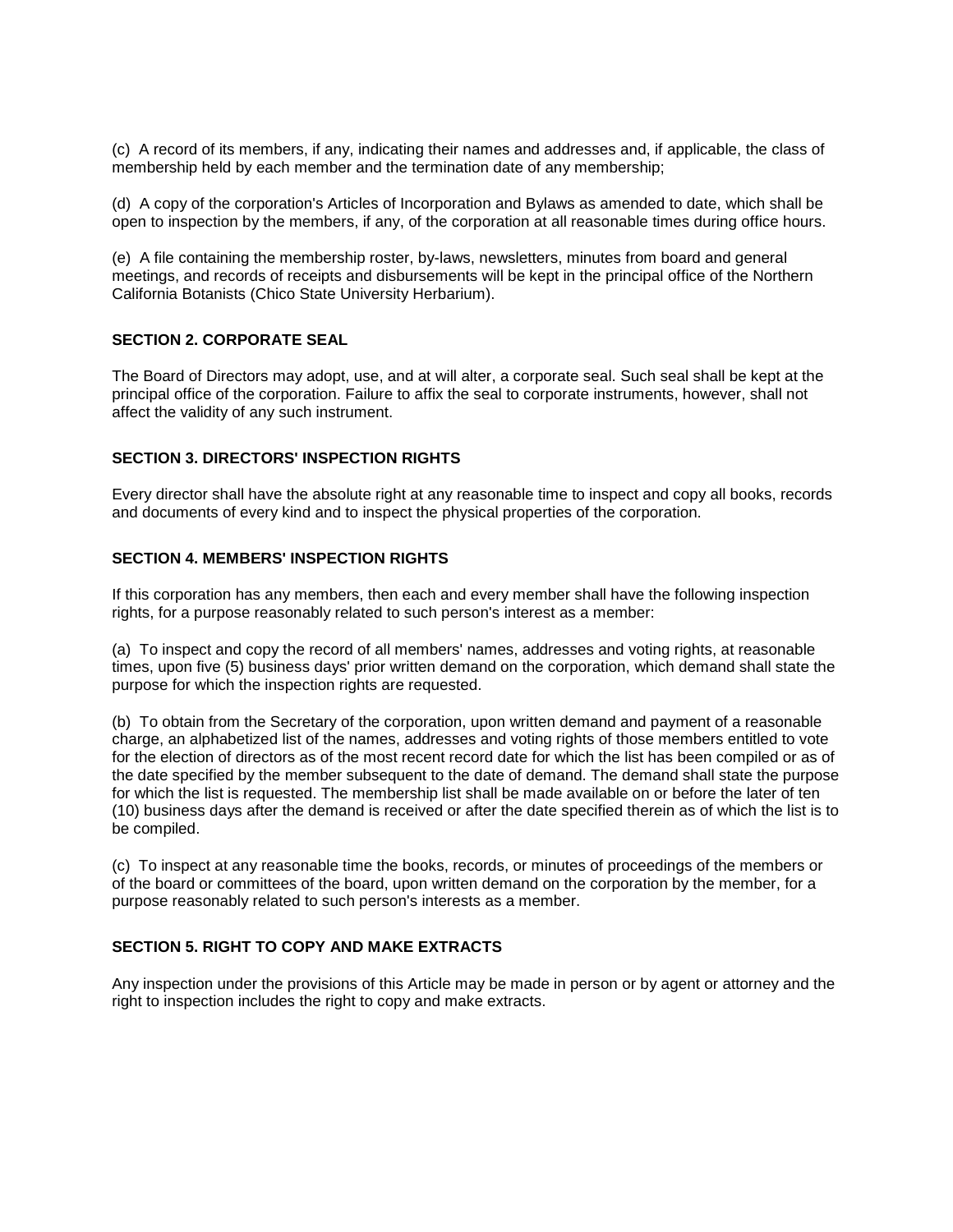### **SECTION 6. ANNUAL REPORT**

The board shall cause an annual report to be furnished not later than one hundred and twenty (120) days after the close of the corporation's fiscal year to all directors of the corporation and, if this corporation has members, to any member who requests it in writing, which report shall contain the following information in appropriate detail:

(a) The assets and liabilities, including the trust funds, of the corporation as of the end of the fiscal year;

(b) The principal changes in assets and liabilities, including trust funds, during the fiscal year;

(c) The revenue or receipts of the corporation , both unrestricted and restricted to particular purposes, for the fiscal year;

(d) The expenses or disbursements of the corporation, for both general and restricted purposes, during the fiscal year;

(e) Any information required by Section 7 of this Article.

The annual report shall be accompanied by any report thereon of independent accountants, or, if there is no such report, the certificate of an authorized officer of the corporation that such statements were prepared without audit from the books and records of the corporation.

If this corporation has members, then, if this corporation receives TWENTY-FIVE THOUSAND DOLLARS (\$25,000), or more, in gross revenues or receipts during the fiscal year, this corporation shall automatically send the above annual report to all members, in such manner, at such time, and with such contents, including an accompanying report from independent accountants or certification of a corporate officer, as specified by the above provisions of this Section relating to the annual report.

#### **SECTION 7. ANNUAL STATEMENT OF SPECIFIC TRANSACTIONS TO MEMBERS**

This corporation shall mail or deliver to all directors and any and all members a statement within one hundred and twenty (120) days after the close of its fiscal year which briefly describes the amount and circumstances of any indemnification or transaction of the following kind:

(a) Any transaction in which the corporation, or its parent or its subsidiary, was a party, and in which either of the following had a direct or indirect material financial interest:

(1) Any director or officer of the corporation, or its parent or subsidiary (a mere common directorship shall not be considered a material financial interest); or

(2) Any holder of more than ten percent (10%) of the voting power of the corporation, its parent or its subsidiary.

The above statement need only be provided with respect to a transaction during the previous fiscal year involving more than FIFTY THOUSAND DOLLARS (\$50,000) or which was one of a number of transactions with the same persons involving, in the aggregate, more than FIFTY THOUSAND DOLLARS (\$50,000).

Similarly, the statement need only be provided with respect to indemnifications or advances aggregating more than TEN THOUSAND DOLLARS (\$10,000) paid during the previous fiscal year to any director or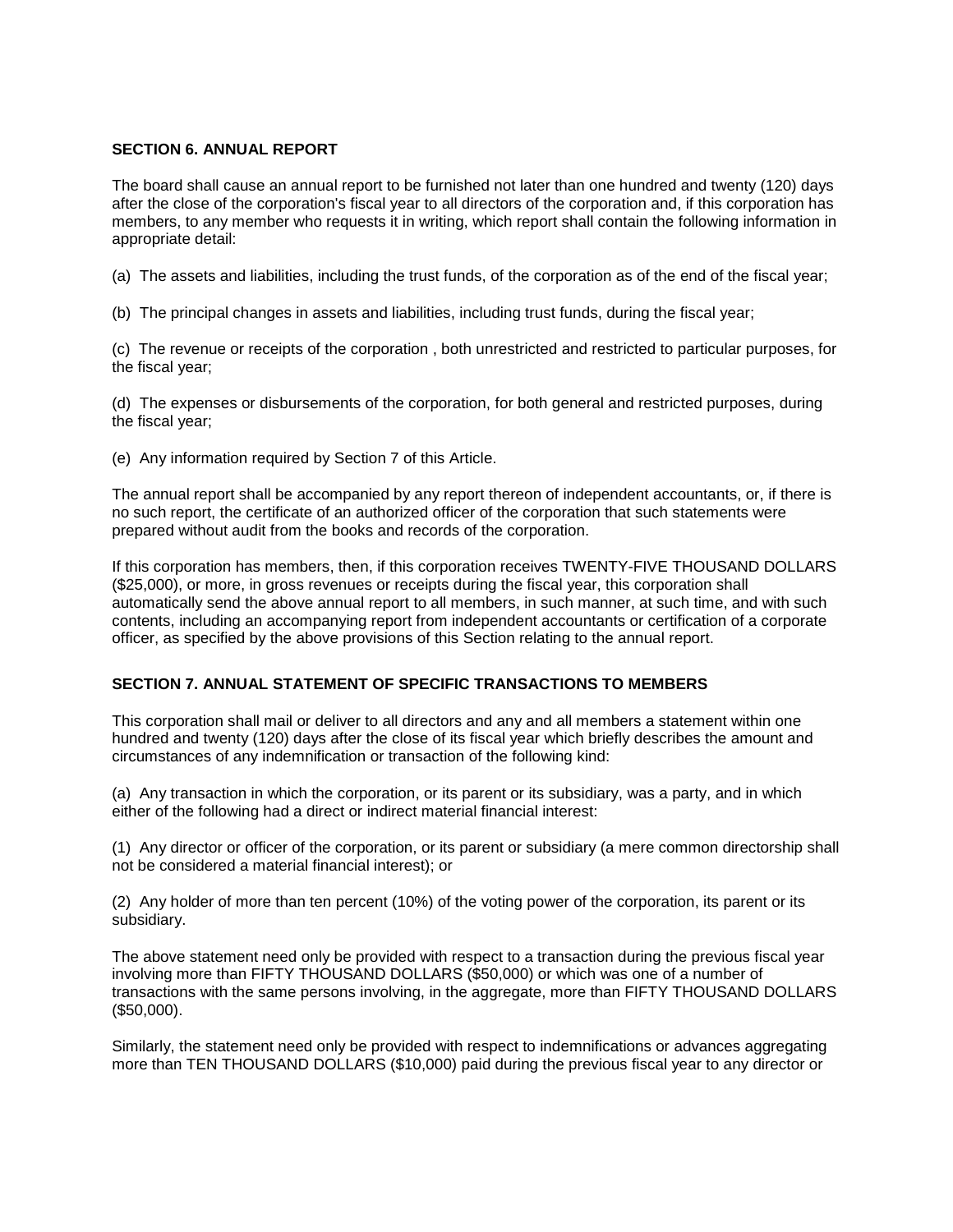officer, except that no such statement need be made if such indemnification was approved by the members pursuant to Section 5238(e)(2) of the California Nonprofit Public Benefit Corporation Law.

Any statement required by this Section shall briefly describe the names of the interested persons involved in such transactions, stating each person's relationship to the corporation, the nature of such person's interest in the transaction and, where practical, the amount of such interest, provided that in the case of a transaction with a partnership of which such person is a partner, only the interest of the partnership need be stated.

If this corporation has any members and provides all members with an annual report according to the provisions of Section 6 of this Article, then such annual report shall include the information required by this Section.

## **ARTICLE 8 FISCAL YEAR**

#### **SECTION 1. FISCAL YEAR OF THE CORPORATION**

The fiscal year of the corporation shall begin on January 1 and end on December 31 in each year.

#### **ARTICLE 9 AMENDMENT OF BYLAWS**

#### **SECTION 1. AMENDMENT**

Subject to any provision of law applicable to the amendment of Bylaws of public benefit nonprofit corporations, these Bylaws, or any of them, may be altered, amended, or repealed and new Bylaws adopted as follows:

(a) Subject to the power of members, if any, to change or repeal these Bylaws under Section 5150 of the Corporations Code, by approval of the Board of Directors unless the Bylaw amendment would materially and adversely affect the rights of members, if any, as to voting or transfer, provided, however, if this corporation has admitted any members, then a Bylaw specifying or changing the fixed number of directors of the corporation, the maximum or minimum number of directors, or changing from a fixed to variable board or vice versa, may not be adopted, amended, or repealed except as provided in subparagraph (b) of this Section; or

(b) By approval of the members, if any, of this corporation.

#### **ARTICLE 10 AMENDMENT OF ARTICLES**

### **SECTION 1. AMENDMENT OF ARTICLES BEFORE ADMISSION OF MEMBERS**

Before any members have been admitted to the corporation, any amendment of the Articles of Incorporation may be adopted by approval of the Board of Directors.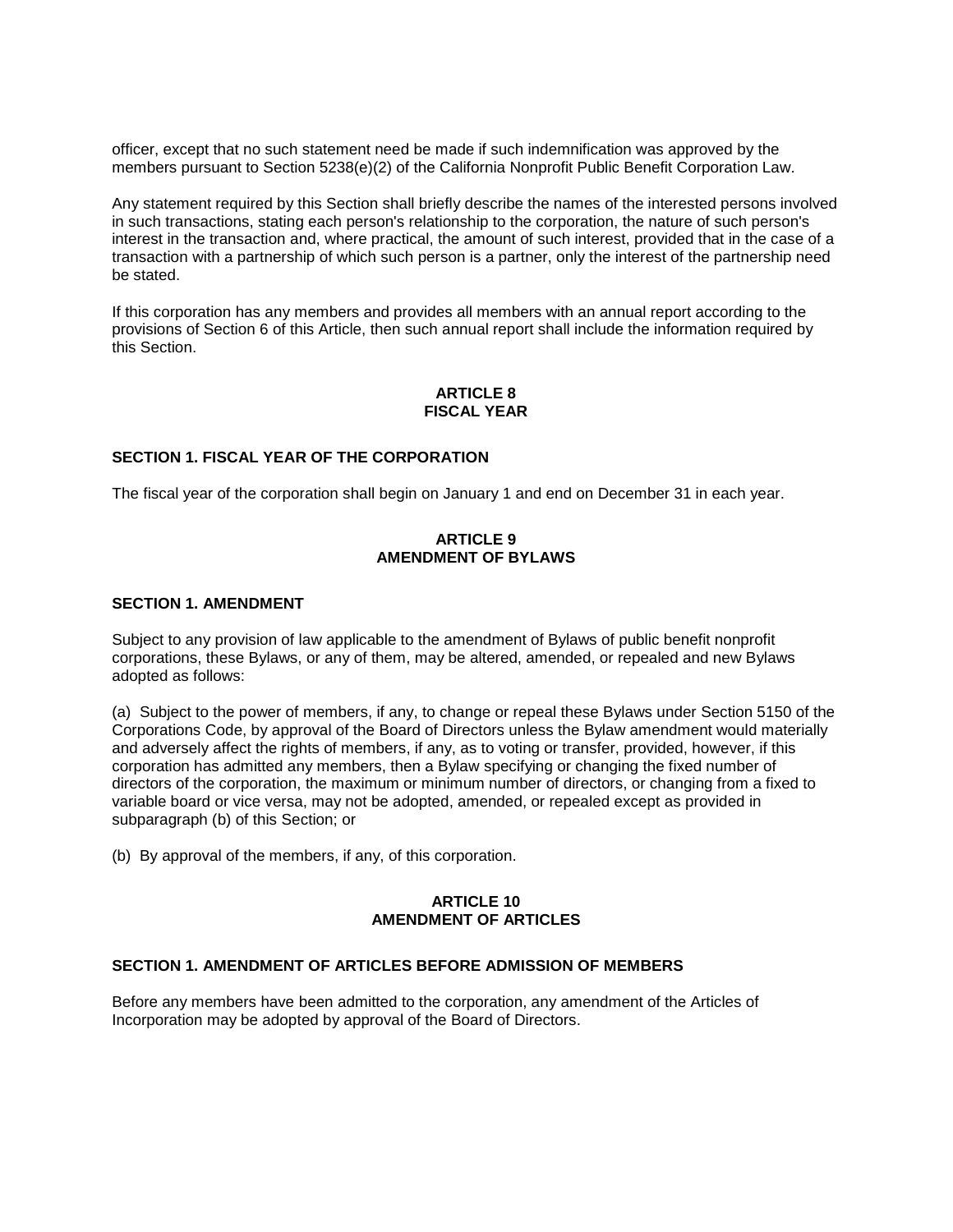## **SECTION 2. AMENDMENT OF ARTICLES AFTER ADMISSION OF MEMBERS**

After members, if any, have been admitted to the corporation, amendment of the Articles of Incorporation may be adopted by the approval of the Board of Directors and by the approval of the members of this corporation.

#### **SECTION 3. CERTAIN AMENDMENTS**

Notwithstanding the above sections of this Article, this corporation shall not amend its Articles of Incorporation to alter any statement which appears in the original Articles of Incorporation of the names and addresses of the first directors of this corporation, nor the name and address of its initial agent, except to correct an error in such statement or to delete such statement after the corporation has filed a "Statement by a Domestic Non-Profit Corporation" pursuant to Section 6210 of the California Nonprofit Corporation Law.

#### **ARTICLE 11 PROHIBITION AGAINST SHARING CORPORATE PROFITS AND ASSETS**

#### **SECTION 1. PROHIBITION AGAINST SHARING CORPORATE PROFITS AND ASSETS**

No member, director, officer, employee, or other person connected with this corporation, or any private individual, shall receive at any time any of the net earnings or pecuniary profit from the operations of the corporation, provided, however, that this provision shall not prevent payment to any such person of reasonable compensation for services performed for the corporation in effecting any of its public or charitable purposes, provided that such compensation is otherwise permitted by these Bylaws and is fixed by resolution of the Board of Directors; and no such person or persons shall be entitled to share in the distribution of, and shall not receive, any of the corporate assets on dissolution of the corporation. All members, if any, of the corporation shall be deemed to have expressly consented and agreed that on such dissolution or winding up of the affairs of the corporation, whether voluntarily or involuntarily, the assets of the corporation, after all debts have been satisfied, shall be distributed as required by the Articles of Incorporation of this corporation and not otherwise.

#### **ARTICLE 12**

#### **MEMBERS**

#### **SECTION 1. DETERMINATION AND RIGHTS OF MEMBERS**

The corporation shall have only one class of members. No member shall hold more than one membership in the corporation. Except as expressly provided in or authorized by the Articles of Incorporation or Bylaws of this corporation, all memberships shall have the same rights, privileges, restrictions and conditions.

#### **SECTION 2. QUALIFICATIONS OF MEMBERS**

The qualifications for membership in this corporation are as follows: ANY PERSON IS QUALIFIED TO BECOME A MEMBER OF THIS CORPORATION.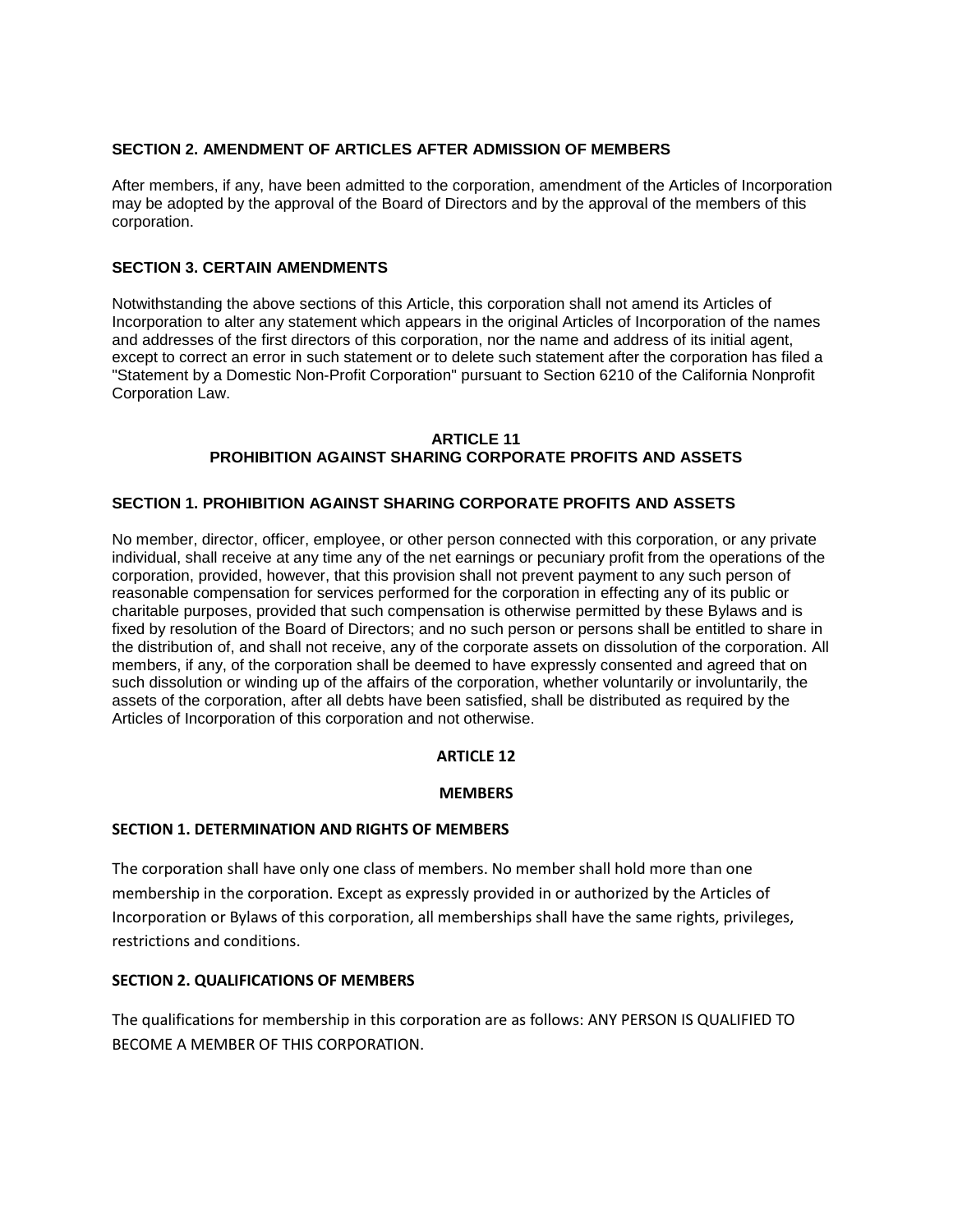## **SECTION 3. ADMISSION OF MEMBERS**

Applicants shall be admitted to membership UPON COMPLETION OF A MEMBERSHIP FORM AND PAYMENT OF THE APPLICATION FEE AND/OR FIRST ANNUAL DUES, AS SPECIFIED IN THE BYLAWS

## **SECTION 4. FEES, DUES AND ASSESSMENTS**

(a) The following fee shall be charged for making application for membership in the corporation:\$15 PER STUDENT OR \$25 PER PERSON OR \$40 PER ORGANIZATION.

(b) The annual dues payable to the corporation by members shall be \$15 PER STUDENT OR\$25 PER PERSON OR \$40 PER ORGANIZATION.

(c) Memberships shall be nonassessable.

### **SECTION 5. NUMBER OF MEMBERS**

There is no limit on the number of members the corporation may admit.

## **SECTION 6. MEMBERSHIP BOOK**

The corporation shall keep a membership book containing the name and address of each member. Termination of the membership of any member shall be recorded in the book, together with the date of termination of such membership. Such book shall be kept at the corporation's principal office and shall be available for inspection by any director or member of the corporation during regular business hours.

The record of names and addresses of the members of this corporation shall constitute the membership list of this corporation and shall not be used, in whole or part, by any person for any purpose not reasonably related to a member's interest as a member.

## **SECTION 7. NONLIABILITY OF MEMBERS**

A member of this corporation is not, as such, personally liable for the debts, liabilities, or obligations of the corporation.

### **SECTION 8. NONTRANSFERABILITY OF MEMBERSHIPS**

No member may transfer a membership or any right arising therefrom. All rights of membership cease upon the member's death.

## **SECTION 9. TERMINATION OF MEMBERSHIP**

(a) Grounds for Termination. The membership of a member shall terminate upon the occurrence of any of the following events: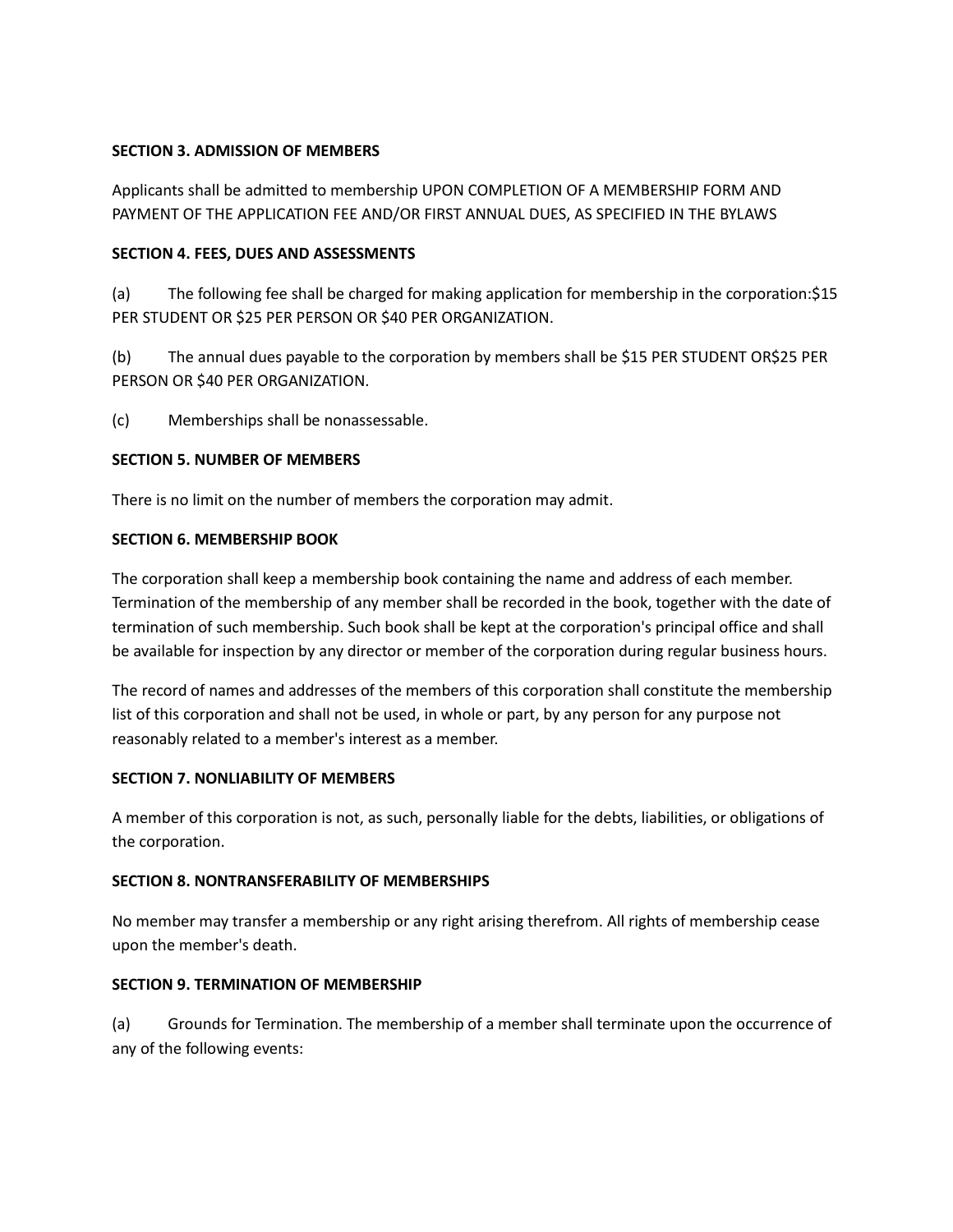(1) Upon his or her notice of such termination delivered to the President of Secretary of the corporation personally or by mail, such membership to terminate upon the date of delivery of the notice or date of deposit in the mail.

(2) Upon a determination by the Board of Directors that the member has engaged in conduct materially and seriously prejudicial to the interests or purposes of the corporation.

(3) If this corporation has provided for the payment of dues by members, upon a failure to renew his or her membership by paying dues on or before their due date, such termination to be effective thirty (30) days after a written notification of delinquency is given personally or mailed to such member by the Secretary of the corporation. A member may avoid such termination by paying the amount of delinquent dues within a thirty (30)-day period following the member's receipt of the written notification of delinquency.

(b) Procedure for Expulsion. Following the determination that a member should be expelled under subparagraph (a)(2) of this section, the following procedure shall be implemented:

(1) A notice shall be sent by first-class or registered mail to the last address of the member as shown on the corporation's records, setting forth the expulsion and the reasons therefor. Such notice shall be sent at least fifteen ( 15) days before the proposed effective date of the expulsion.

(2) The member being expelled shall be given an opportunity to be heard, either orally or in writing, at a hearing to be held not less than five (5) days before the effective date of the proposed expulsion. The hearing will be held by the Board of Directors in accordance with the quorum and voting rules set forth in these Bylaws applicable to the meetings of the Board. The notice to the member of his or her proposed expulsion shall state the date, time, and place of the hearing on his or her proposed expulsion.

(3) Following the hearing, the Board of Directors shall decide whether or not the member should in fact be expelled, suspended, or sanctioned in some other way. The decision of the Board shall be final.

(4) If this corporation has provided for the payment of dues by members, any person expelled from the corporation shall receive a refund of dues already paid. The refund shall be pro-rated to return only the unaccrued balance remaining for the period of the dues payment.

# **SECTION 10. RIGHTS ON TERMINATION OF MEMBERSHIP**

All rights of a member in the corporation shall cease on termination of membership as herein provided.

# **SECTION 11. AMENDMENTS RESULTING IN THE TERMINATION OF MEMBERSHIPS**

Notwithstanding any other provision of these Bylaws, if any amendment of the Articles of Incorporation or of the Bylaws of this corporation would result in the termination of all memberships or any class of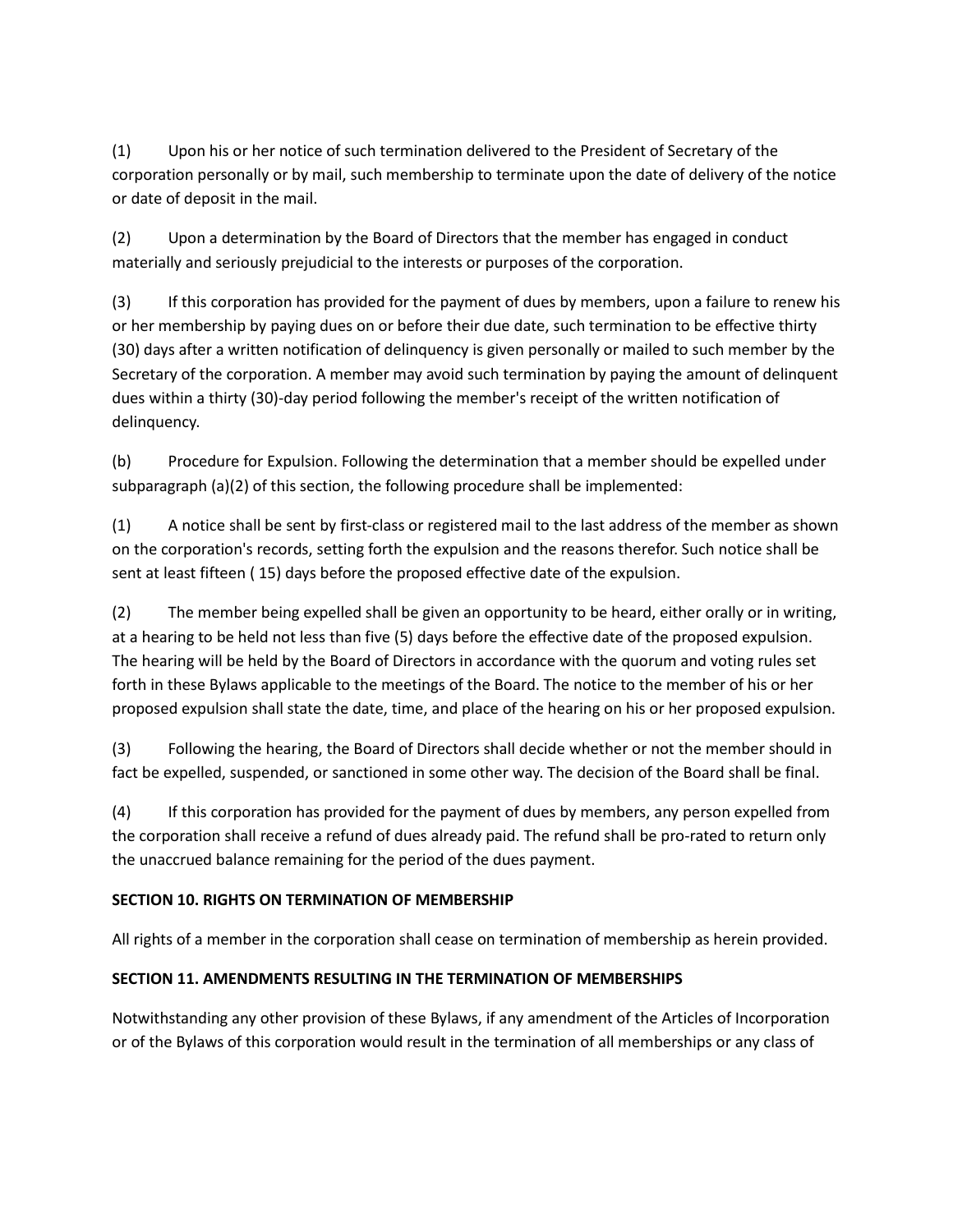memberships, then such amendment or amendments shall be effected only in accordance with the provisions of Section 5342 of the California Nonprofit Public Benefit Corporation Law.

## **ARTICLE 13**

## **MEETINGS OF MEMBERS**

## **SECTION 1. PLACE OF MEETINGS**

Meetings of members shall be held at the principal office of the corporation or at such other place or places within or without the State of California as may be designated from time to time by resolution of the Board of Directors.

## **SECTION 2. ANNUAL AND OTHER REGULAR MEETINGS**

The members may meet annually in February of each year , for the purpose of electing directors and transacting other business as may come before the meeting. Cumulative voting for the election of directors shall not be permitted. The candidates receiving the highest number of votes up to the number of directors to be elected shall be elected. Each voting member shall cast one vote, with voting being by ballot only. The annual meeting of members for the purpose of electing directors shall be deemed a regular meeting and any reference in these Bylaws to regular meetings of members refers to this annual meeting.

Other regular meetings of the members shall be held as needed.

## **SECTION 3. SPECIAL MEETINGS OF MEMBERS**

(a) Persons Who May Call Special Meetings of Members. Special meetings of the members shall be called by the Board of Directors, the Chairperson of the Board, or the President of the corporation. In addition, special meetings of the members for any lawful purpose may be called by five percent (5%) or more of the members.

## **SECTION 4. NOTICE OF MEETINGS**

(a) Time of Notice. Whenever members are required or permitted to take action at a meeting, a written notice of the meeting shall be given by the Secretary of the corporation not less than ten (10) nor more than ninety (90) days before the date of the meeting to each member who, on the record date for the notice of the meeting, is entitled to vote thereat, provided, however, that if notice is given by mail, and the notice is not mailed by first-class, registered, or certified mail, that notice shall be given twenty (20) days before the meeting.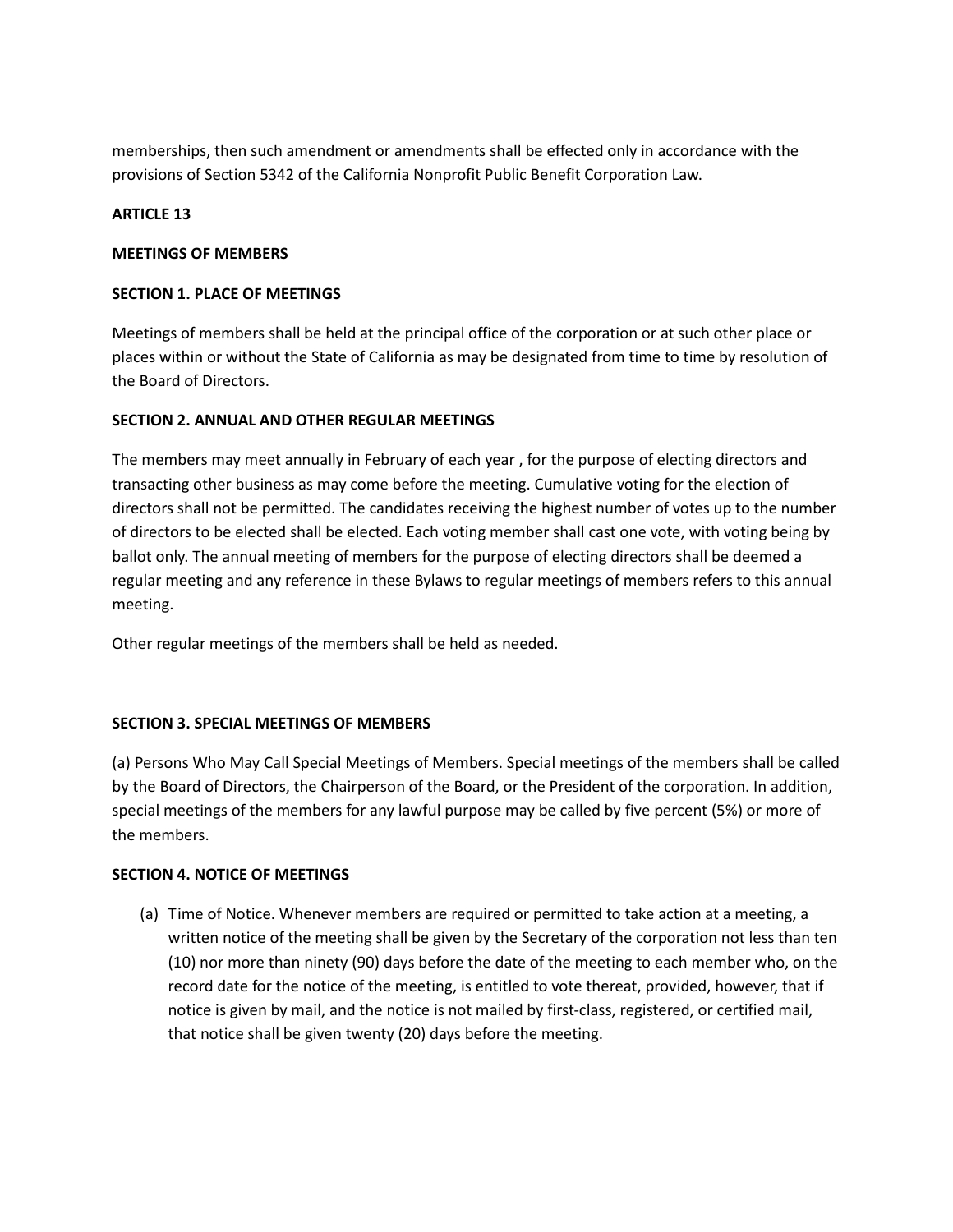- (b) Manner of Giving Notice. Notice of a members' meeting or any report shall be given either personally or by mail or other means of written communication, addressed to the member at the address of such member appearing on the books of the corporation or given by the member to the corporation for the purpose of notice; or if no address appears or is given, at the place where the principal office of the corporation is located or by publication of notice of the meeting at least once in a newspaper of general circulation in the county in which the principal office is located. Notice shall be deemed to have been given at the time when delivered personally or deposited in the mail or sent by telegram or other means of written communication.
- (c) Contents of Notice. Notice of a membership meeting shall state the place, date, and time of the meeting and (1) in the case of a special meeting, the general nature of the business to be transacted, and no other business may be transacted, or (2) in the case of a regular meeting, those matters which the Board, at the time notice is given, intends to present for action by the members. Subject to any provision to the contrary contained in these Bylaws, however, any proper matter may be presented at a regular meeting for such action. The notice of any meeting of members at which directors are to be elected shall include the names of all those who are nominees at the time notice is given to members.
- (d) Notice of Meetings Called by Members. If a special meeting is called by members as authorized by these Bylaws, the request for the meeting shall be submitted in writing, specifying the general nature of the business proposed to be transacted and shall be delivered personally or sent by registered mail or by telegraph to the Chairperson of the Board, President, Vice President or Secretary of the corporation. The officer receiving the request shall promptly cause notice to be given to the members entitled to vote that a meeting will be held, stating the date of the meeting. The date for such meeting shall be fixed by the Board and shall not be less than thirtyfive (35) nor more than ninety (90) days after the receipt of the request for the meeting by the officer. If the notice is not given within twenty (20) days after the receipt of the request, persons calling the meeting may give the notice themselves.
- (e) Waiver of Notice of Meetings. The transactions of any meeting of members, however called and noticed, and wherever held, shall be as valid as though taken at a meeting duly held after regular call and notice, if a quorum is present either in person or by proxy, and if, either before or after the meeting, each of the persons entitled to vote, not present in person or by proxy, signs a written waiver of notice or a consent to the holding of the meeting or an approval of the minutes thereof. All such waivers, consents and approvals shall be filed with the corporate records or made a part of the minutes of the meeting. Waiver of notices or consents need not specify either the business to be transacted or the purpose of any regular or special meeting of members, except that if action is taken or proposed to be taken for approval of any of the matters specified in subparagraph (f) of this section, the waiver of notice or consent shall state the general nature of the proposal.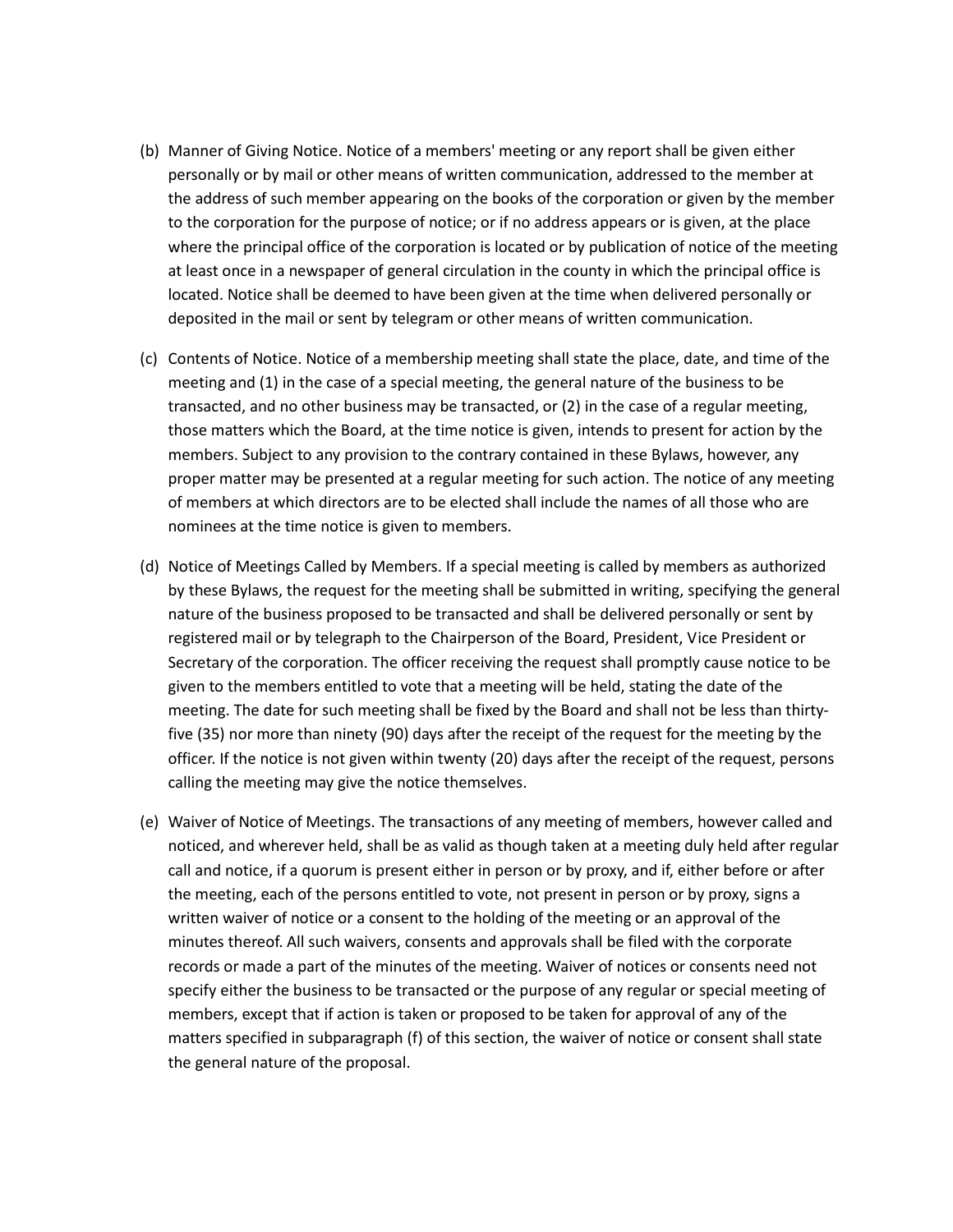- (f) Special Notice Rules for Approving Certain Proposals. If action is proposed to be taken or is taken with respect to the following proposals, such action shall be invalid unless unanimously approved by those entitled to vote or unless the general nature of the proposal is stated in the notice of meeting or in any written waiver of notice:
	- 1. Removal of directors without cause;
	- 2. Filling of vacancies on the Board by members;
	- 3. Amending the Articles of Incorporation; and
	- 4. An election to voluntarily wind up and dissolve the corporation.

## **SECTION 5. QUORUM FOR MEETINGS**

A quorum shall consist of 7 of the voting members of the corporation.

The members present at a duly called and held meeting at which a quorum is initially present may continue to do business notwithstanding the loss of a quorum at the meeting due to a withdrawal of members from the meeting provided that any action taken after the loss of a quorum must be approved by at least a majority of the members required to constitute a quorum.

In the absence of a quorum, any meeting of the members may be adjourned from time to time by the vote of a majority of the votes represented in person or by proxy at the meeting, but no other business shall be transacted at such meeting.

When a meeting is adjourned for lack of a sufficient number of members at the meeting or

otherwise, it shall not be necessary to give any notice of the time and place of the adjourned meeting or of the business to be transacted at such meeting other than by announcement at the meeting at which the adjournment is taken of the time and place of the adjourned meeting. However, if after the adjournment a new record date is fixed for notice or voting, a notice of the adjourned meeting shall be given to each member who, on the record date for notice of the meeting, is entitled to vote at the meeting. A meeting shall not be adjourned for more than fortyfive (45) days.

Notwithstanding any other provision of this Article, if this corporation authorizes members to conduct a meeting with a quorum of less than one-third (1/3) of the voting power, then, if less than one-third (1/3) of the voting power actually attends a regular meeting, in person or by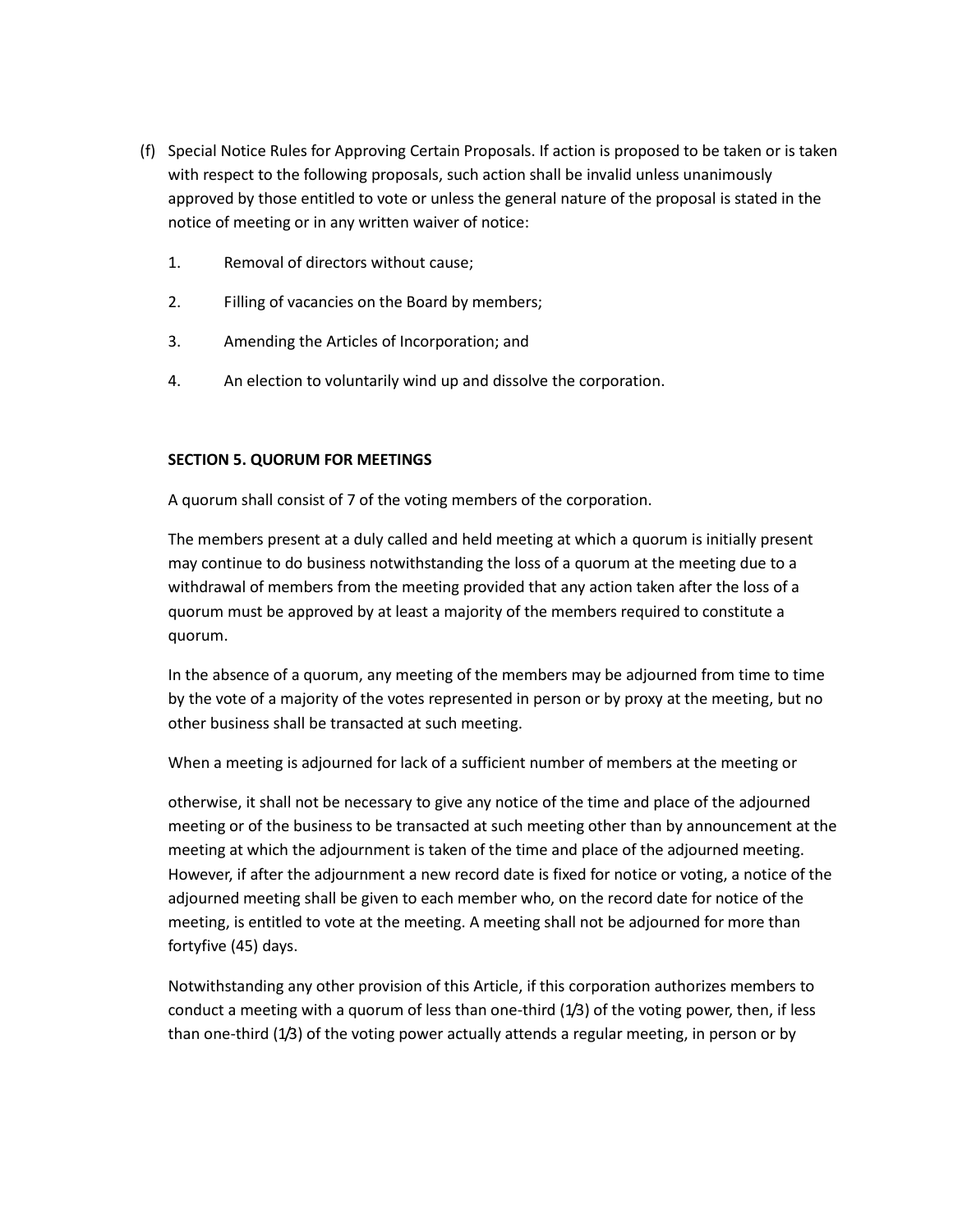proxy, then no action may be taken on a matter unless the general nature of the matter was stated in the notice of the regular meeting.

## **SECTION 6. MAJORITY ACTION AS MEMBERSHIP ACTION**

Every act or decision done or made by a majority of voting members present in person or by proxy at a duly held meeting at which a quorum is present is the act of the members, unless the law, the Articles of Incorporation of this corporation, or these Bylaws require a greater number.

## **SECTION 7. VOTING RIGHTS**

Each member is entitled to one vote on each matter submitted to a vote by the members. Voting at duly held meetings shall be by voice vote. Election of Directors, however, shall be by ballot.

## **SECTION 8. PROXY VOTING**

Members entitled to vote SHALL NOT be permitted to vote or act by proxy. If membership voting by proxy is not allowed by the preceding sentence, no provision in this or other sections of these Bylaws referring to proxy voting shall be construed to permit any member to vote or act by proxy.

# **SECTION 9. CONDUCT OF MEETINGS**

Meetings of members shall be presided over by the Chairperson of the Board, or, if there is no Chairperson, by the President of the corporation or, in his or her absence, by the Vice President of the corporation or, in the absence of all of these persons, by a Chairperson chosen by a majority of the voting members, present in person or by proxy. The Secretary of the corporation shall act as Secretary of all meetings of members, provided that, in his or her absence, the presiding officer shall appoint another person to act as Secretary of the Meeting.

Meetings shall be governed by PARLIAMENTARY PROCEDURES, as such rules may be revised from time to time, insofar as such rules are not inconsistent with or in conflict with these Bylaws, with the Articles of Incorporation of this corporation, or with any provision of law.

# **SECTION 10. ACTION BY WRITTEN BALLOT WITHOUT A MEETING**

Any action which may be taken at any regular or special meeting of members may be taken without a meeting if the corporation distributes a written ballot to each member entitled to vote on the matter. The ballot shall set forth the proposed action, provide an opportunity to specify approval or disapproval of each proposal, provide that where the person solicited specifies a choice with respect to any such proposal the vote shall be cast in accordance therewith, and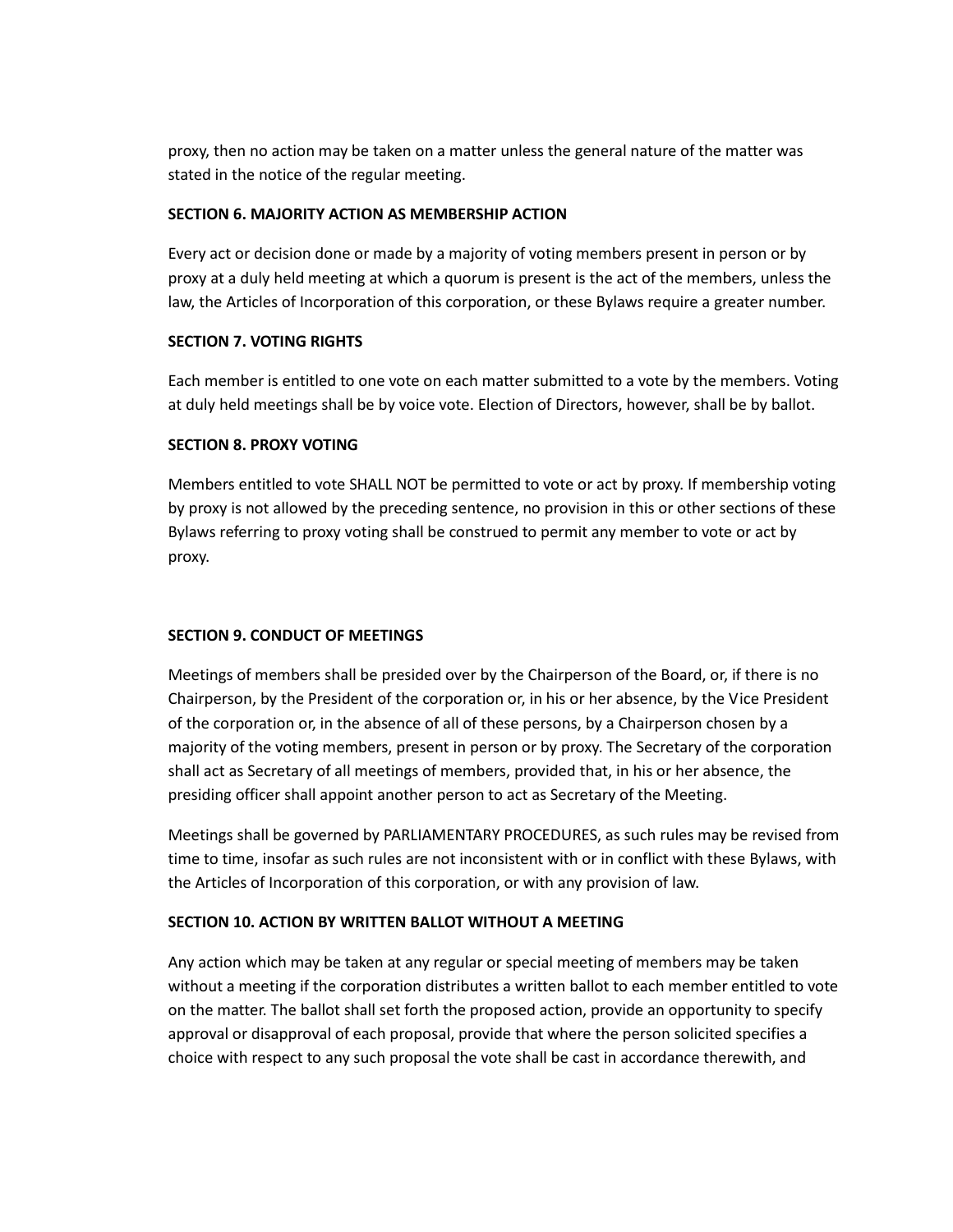provide a reasonable time within which to return the ballot to the corporation. Ballots shall be mailed or delivered in the manner required for giving notice of meetings specified in Section 4(b) of this Article.

All written ballots shall also indicate the number of responses needed to meet the quorum requirement and, except for ballots soliciting votes for the election of directors, shall state the percentage of approvals necessary to pass the measure submitted. The ballots must specify the time by which they must be received by the corporation in order to be counted.

Approval of action by written ballot shall be valid only when the number of votes cast by ballot within the time period specified equals or exceeds the quorum required to be present at a meeting authorizing the action, and the number of approvals equals or exceeds the number of votes that would be required to approve the action at a meeting at which the total number of votes cast was the same as the number of votes cast by ballot.

Directors may be elected by written ballot. Such ballots for the election of directors shall list the persons nominated at the time the ballots are mailed or delivered. If any such ballots are marked "withhold" or otherwise marked in a manner indicating that the authority to vote for the election of directors is withheld, they shall not be counted as votes either for or against the election of a director.

A written ballot may not be revoked after its receipt by the corporation or its deposit in the mail, whichever occurs first.

## **SECTION 11. REASONABLE NOMINATION AND ELECTION PROCEDURES**

This corporation shall make available to members reasonable nomination and election procedures with respect to the election of directors by members. Such procedures shall be reasonable given the nature, size and operations of the corporation, and shall include:

(a) A reasonable means of nominating persons for election as directors.

(b) A reasonable opportunity for a nominee to communicate to the members the nominee's qualifications and the reasons for the nominee's candidacy.

(c) A reasonable opportunity for all nominees to solicit votes.

(d) A reasonable opportunity for all members to choose among the nominees.

Upon the written request by any nominee for election to the Board and the payment with such request of the reasonable costs of mailing (including postage), the corporation shall, within ten (10) business days after such request (provided payment has been made) mail to all members or such portion of them that the nominee may reasonably specify, any material which the nominee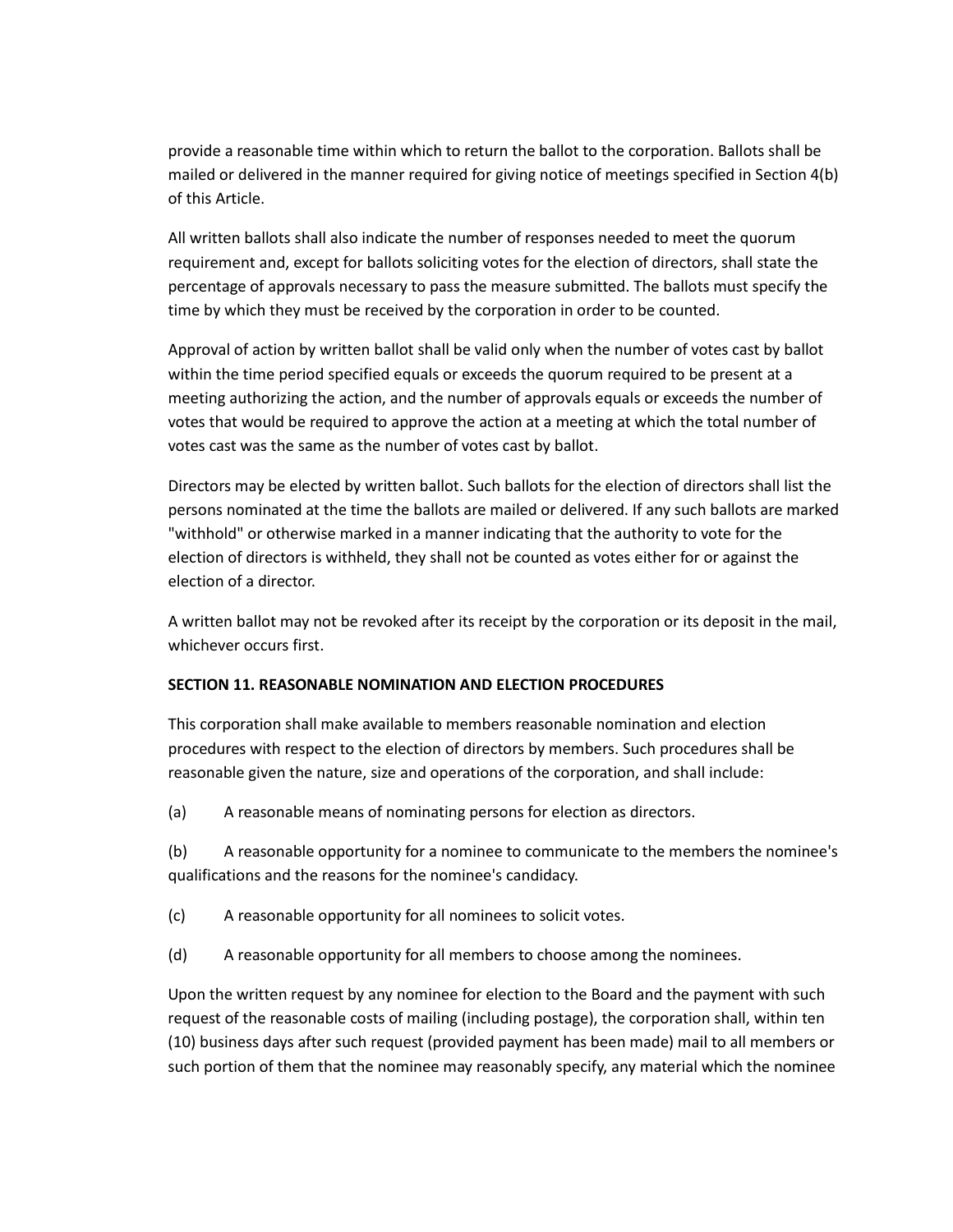shall furnish and which is reasonably related to the election, unless the corporation within five (5) business days after the request allows the nominee, at the corporation's option, the right to do either of the following:

1. inspect and copy the record of all members' names, addresses and voting rights, at reasonable times, upon five (5) business days' prior written demand upon the corporation, which demand shall state the purpose for which the inspection rights are requested; or

2. obtain from the Secretary, upon written demand and payment of a reasonable charge, a list of the names, addresses and voting rights of those members entitled to vote for the election of directors, as of the most recent record date for which it has been compiled or as of any date specified by the nominee subsequent to the date of demand.

The demand shall state the purpose for which the list is requested and the membership list shall be made available on or before the later of ten (10) business days after the demand is received or after the date specified therein as the date as of which the list is to be compiled.

If the corporation distributes any written election material soliciting votes for any nominee for director at the corporation's expense, it shall make available, at the corporation's expense, to each other nominee, in or with the same material, the same amount of space that is provided any other nominee, with equal prominence, to be used by the nominee for a purpose reasonably related to the election.

Generally, any person who is qualified to be elected to the Board of Directors shall be nominated at the annual meeting of members held for the purpose of electing directors by any member present at the meeting in person or by proxy. However, if the corporation has five hundred (500) or more members, any of the additional nomination procedures specified in subsections (a) and (b) of Section 5221 of the California Nonprofit Public Benefit Corporation Law may be used to nominate persons for election to the Board of Directors.

If this corporation has five thousand (5,000) or more members, then the nomination and election procedures specified in Section 5522 of the California Nonprofit Corporation Law shall be followed by this corporation in nominating and electing persons to the Board of Directors.

## **SECTION 12. ACTION BY UNANIMOUS WRITTEN CONSENT WITHOUT MEETING**

Except as otherwise provided in these Bylaws, any action required or permitted to be taken by the members may be taken without a meeting, if all members shall individually or collectively consent in writing to the action. The written consent or consents shall be filed with the minutes of the proceedings of the members. The action by written consent shall have the same force and effect as the unanimous vote of the members.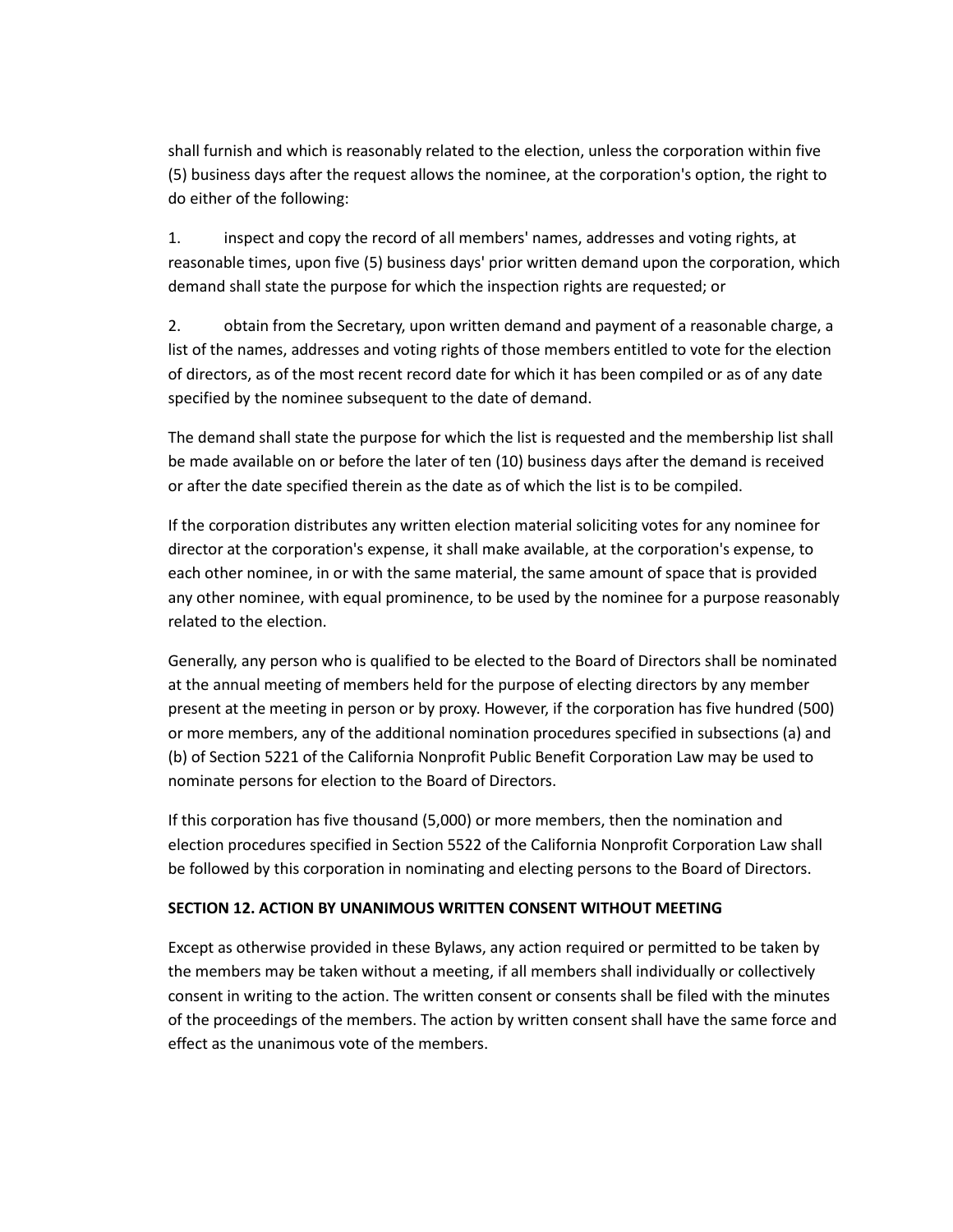#### **SECTION 13. RECORD DATE FOR MEETINGS**

The record date for purposes of determining the members entitled to notice, voting rights, written ballot rights, or any other right with respect to a meeting of members or any other lawful membership action, shall be fixed pursuant to Section 5611 of the California Nonprofit Public **Benefit Corporation Law.** 

#### **WRITTEN CONSENT OF DIRECTORS ADOPTING BYLAWS**

Adpoted by the undersigned as the Bylaws of NORTHERN CALIFORNIA BOTANISTS, a California nonprofit corporation, and, pursuant to the authority granted to the directors by the Bylaws consent to and hereby adopt the revised Bylaws.

Dated: mea)

Director

. Director

SSURRY ,Director

, Director

#### **CERTIFICATE**

This is to certify that the foregoing is a true and correct copy of the revised Bylaws of the corporation as amended and that these amendments were duly adopted by the Board of Directors of said corporation on the date set forth below.